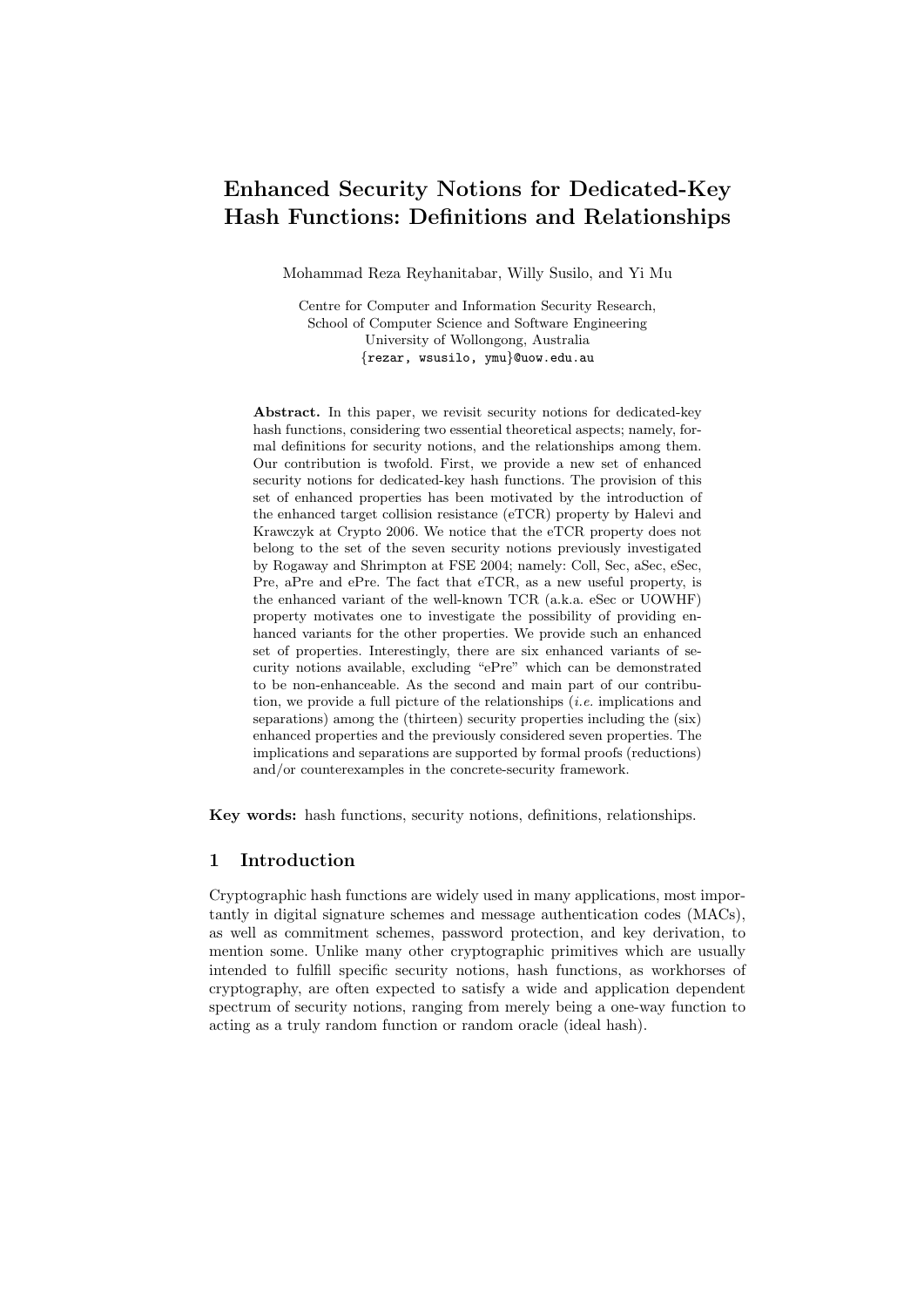Cryptographic hash functions originally were used as "secure" compressing functions to make digital signatures more efficient  $[6, 19, 11, 12, 4, 5]$ , and this application of hash functions in signature schemes, following hash-and-sign paradigm, requires them to satisfy three well-known classic security properties; namely, collision resistance, second-preimage resistance and preimage resistance. These properties have been traditionally considered as the basic "necessary" security properties for a hash function to be used in signature schemes, as well as in several other applications of hash functions.

There seems to be no clear consensus on specification of a set of properties that can be considered as a sufficient property set for a hash function in the standard model of security [3]. The current literature contains many different informal and formal definitions for some basic and widely-used security properties of hash functions (such as [4, 5, 12, 13, 28, 18, 10, 24, 26]).

For a formal treatment of the security properties and their relationships, it is essential to clearly specify the hash function setting; that is, whether the hash function is specified as a keyless function  $H : \mathcal{M} \to \mathcal{C}$  which only admits an input message, or it is a dedicated-key  $(i.e.$  two-argument) function  $H: \mathcal{K} \times \mathcal{M} \rightarrow \mathcal{C}$  with an explicit key input in addition to a message input. A dedicated-key hash function  $H : \mathcal{K} \times \mathcal{M} \to \mathcal{C}$  can also be viewed as a family of functions  ${H_K : \mathcal{M} \to \mathcal{C}}_{K \in \mathcal{K}}$  by considering the key as the index for the instance functions. Although, historically, most of the widely used hash functions, like MD5 [23], SHA-xxx (for xxx=1, 224, 256, 384, 512) [14, 15], are keyless hash functions, the situation seems to be changing in favor of the dedicated-key hash function setting, which has been more *popular* in rigorous formal treatments of hash functions; e.g. [4, 5, 7]. For example, several new (practical and efficient) dedicated-key hash functions have been proposed to the recent SHA-3 hash function competition run by NIST, e.g. SHAvite-3 and Skein, which do have (optional) dedicated-key inputs [17].

Rogaway and Shrimpton [24, 25] provided formal definitions for seven variants of the three basic properties; namely, collision resistance (denoted by 'Coll' in [24]), three variants of second-preimage resistance (Sec, aSec, eSec) and three variants of preimage resistance (Pre, aPre, ePre), as well as, all relationships among these seven properties, in the dedicated-key hash function setting. Figure 1 shows the overall picture of these relationships. We note that the original formal definition of the collision resistance and UOWHF properties were proposed in the asymptotic-security framework, by Damgård [4], and by Naor and Yung [13]; respectively. UOWHF property was later called "target collision resistance" (TCR) by Bellare and Rogaway [1] (in the concert-security framework), and also renamed as "eSec" according to the nomenclature provided by Rogaway and Shrimpton [24].

Halevi and Krawczyk at Crypto 2006 [8] introduced the "enhanced target collision resistance" (eTCR) property, as a strengthened (or enhanced) variant of the TCR property. eTCR is the property sought from the Randomized Hashing construction [8], recently announced in NIST SP 800- 106 [16], for strengthening digital signatures. In our previous work at FSE 2009 [20], we showed a separation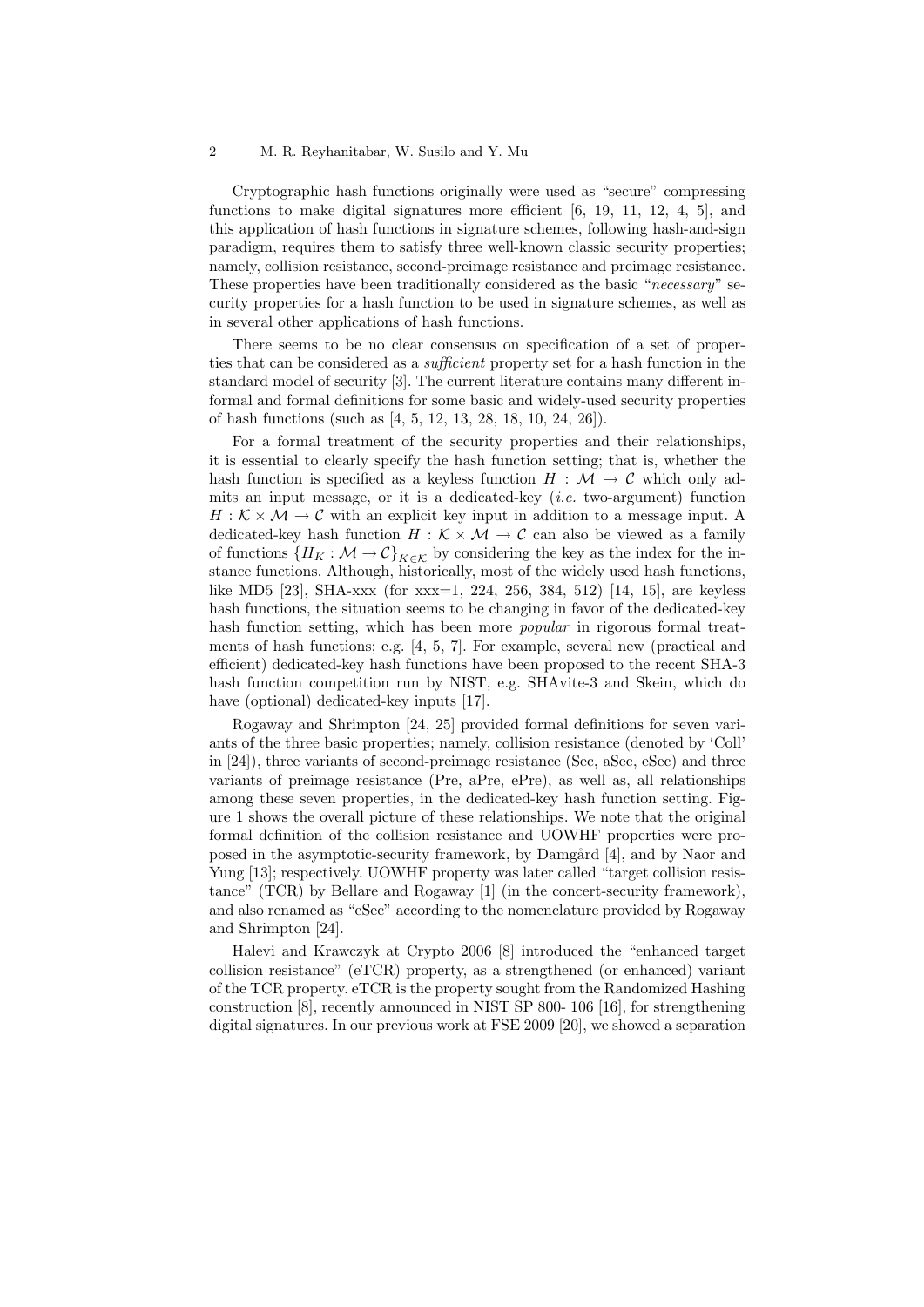between the eTCR and Coll properties, and further completed the relationships between eTCR and each of the seven security notions in [21]. Figure 1 also depicts these relationships.



Fig. 1. Known relationships among the security notions for dedicated-key hash functions: a directed path shows an implication (dashed lines represent "provisional implications" in which the strength of the implications depends on the amount of compression achieved by the hash function) and lack of a path shows a separation [24, 25, 20, 21].

In this paper we continue this line of research by further investigating the security notions for *dedicated-key* hash functions. The fact that the interesting eTCR property is an enhanced variant of the well-known TCR (a.k.a. eSec or UOWHF) property has been our main motivation to investigate the possibility of further completing the set of current security notions for dedicated-key hash functions, by providing enhanced variants for the other properties. We note that an enhanced variant of the collision resistance property, called "eColl", also was recently noticed by Yasuda in [27].

Nomenclature. For the seven security notions, we use the same nomenclature; *i.e.* Coll, Sec, aSec, eSec, Pre, aPre, ePre, as proposed by Rogaway and Shrimpton in [24]. The remaining six new strengthened variants (among the thirteen properties) are denoted by adding a prefix 's-' to the names of the related (weaker) notions; that is, s-Coll, s-Sec, s-aSec, s-eSec, s-Pre, s-aPre; respectively, where s-Coll is the strengthened variant of Coll, and so forth. We use prefix s− (for 'strengthened') instead of e− (for 'enhanced'), to prevent any ambiguity among the names, as the prefix 'e' has already been used by Rogaway and Shrimpton in [24] to stand for 'everywhere' variants in eSec and ePre properties. Note that now according to our new notations, 's-eSec' stands for the 'eTCR' property of [8] and s-Coll is the same property as eColl in [27].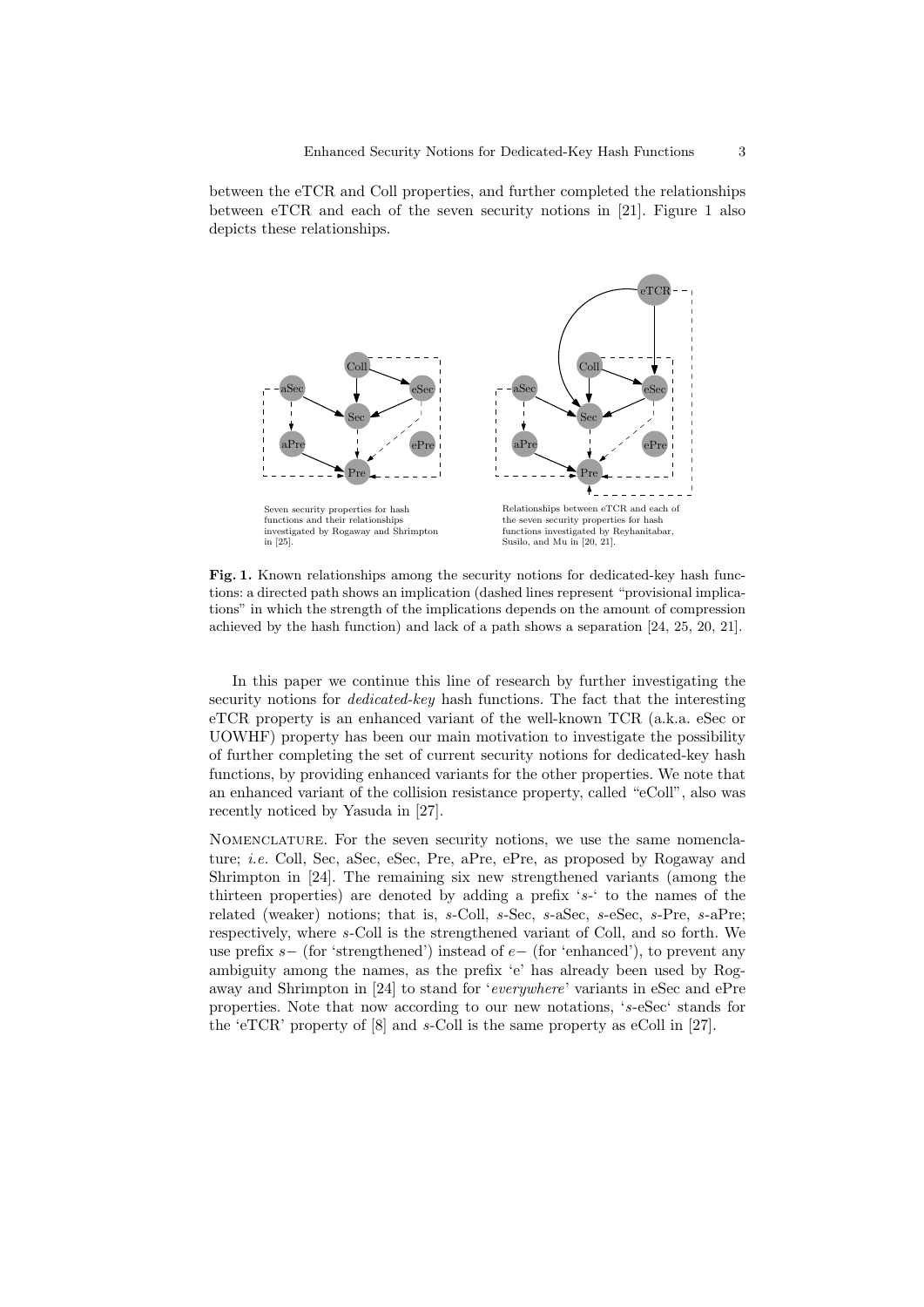OUR CONTRIBUTIONS. First, we provide a new extended set of strengthened (enhanced) security notions for dedicated-key hash functions, which includes the eTCR property, put forth by Halevi and Krawczyk [8] (denoted by 's-eSec' in this paper), the eColl property, introduced by Yasuda [27] (denoted by 's-Coll' in this paper), as well as four new properties which we introduce in this paper; namely, s-Sec, s-aSec, s-Pre, s-aPre. Then, as our second and main contribution, we work out all the relationships among the (thirteen) security properties, including the (six) enhanced properties; namely, s-Coll, s-Sec, s-aSec, s-eSec, s-Pre, s-aPre, and the well-known seven properties; namely, Coll, Sec, aSec, eSec, Pre, aPre, ePre.

Figure 2 illustrates the relationships among the security notions. A solid directed edge ' $A \rightarrow B$ ' shows a security-preserving reduction from the notion A to the notion B, and a dashed directed edge 'A  $-\rightarrow$  B' represents a provisional reduction (i.e. with some security loss) from  $A$  to  $B$ . (Formal definitions of the security-preserving and provisional implications are given in Sec. 3.) The top graph illustrates the essential "edges" that can be composed to construct the "paths" showing all other implications; for instance, combining Coll  $\rightarrow$  eSec and eSec  $\rightarrow$  Sec edges one gets Coll  $\rightarrow$  Sec (which is not explicitly shown in the graph), and so on. The lack of a directed path from  $A$  to  $B$  in the graph means a separation. The three tables below the graph detail all the relationships, where an entry at row  $A$  and column  $B$  shows whether the property  $A$  implies the property B, or there is a separation; trivial equivalences are denoted by  $\prime =$ .

NOTATIONS. If A is a randomized algorithm then by  $y = A(x_1, \dots, x_n; R)$  it is meant that y is the output of A on inputs  $x_1, \dots, x_n$  when it is provided with random coins (tape) R. By  $y \stackrel{\$}{\leftarrow} A(x_1, \dots, x_n)$  it is meant that the tape R is chosen at random and y is set to be  $y = A(x_1, \dots, x_n; R)$ . To show that an algorithm A is run without any input, we use either the notation  $y \stackrel{\$}{\leftarrow} A()$ or  $y \stackrel{\$}{\leftarrow} A(\emptyset)$ . By time complexity of an algorithm we mean the running time, relative to some fixed model of computation (e.g. RAM) plus the size of the description of the algorithm using some fixed encoding method. If  $X$  is a finite set, by  $x \stackrel{\$}{\leftarrow} X$  it is meant that x is chosen from X uniformly at random. For a binary string  $M = M_1||M_2||\cdots||M_m$ , let  $M_{1...n}$  denote the first n bits of M and |M| denote its length in bits (where  $n \leq m = |M|$ ). Let val(.) be a function that on input a binary string  $M = M_1 \cdots M_m$ , considered as an unsigned binary number with  $M_m$  as the least significant bit (LSB), returns its decimal value. For a positive integer x, let  $\langle x \rangle_b$  denotes binary representation of x by a string of length exactly b bits where the rightmost bit represents the LSB and some of the most significant bits are chopped when  $\lceil log_2(x) \rceil > b$ . If S is a finite set we denote size of S by  $|S|$ . The set of all binary strings of length n bits (for some positive integer n) is denoted as  $\{0,1\}^n$ , the set of all binary strings whose lengths are variable but upper-bounded by N is denoted by  $\{0,1\}^{\leq N}$  and the set of all binary strings of arbitrary length is denoted by  $\{0,1\}^*$ .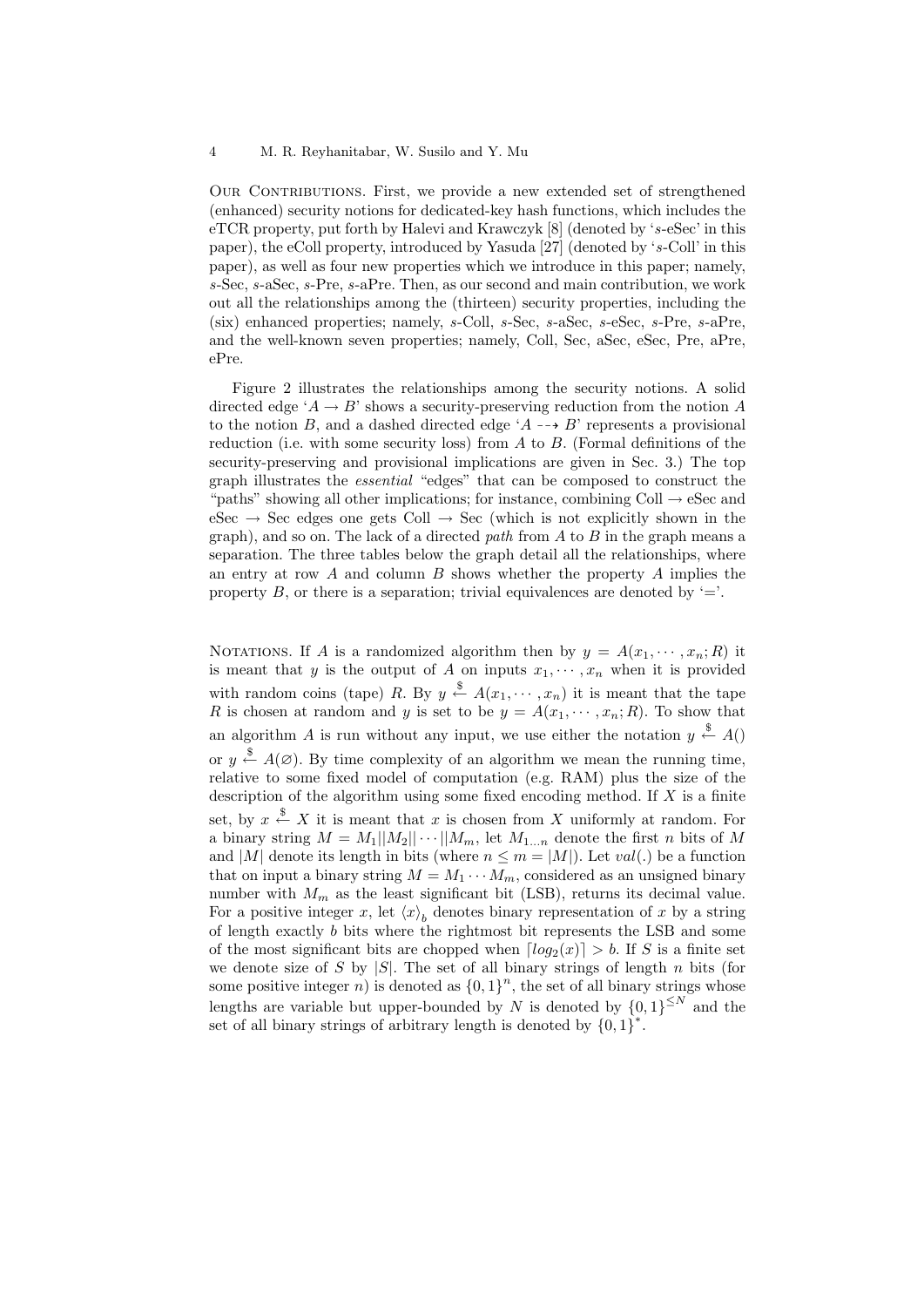

|                                |     |               | s-Coll (eColl) |                          | s-Sec                    | s-aSec                              |          |                   | s-eSec (eTCR) |                          | s-Pre         | s-aPre                    |          |
|--------------------------------|-----|---------------|----------------|--------------------------|--------------------------|-------------------------------------|----------|-------------------|---------------|--------------------------|---------------|---------------------------|----------|
| $s$ -Coll $\overline{(eColl)}$ |     | $=$           |                |                          | $\rightarrow$            | $+$                                 |          | $\rightarrow$ 27  |               |                          | - - -         | $\rightarrow$             |          |
| s-Sec                          | $+$ |               |                | $=$                      | $+$                      |                                     | $+$      |                   |               |                          | $+$           |                           |          |
| s-aSec                         | $+$ |               |                | $\rightarrow$            |                          | $\hspace*{0.4em} = \hspace*{0.4em}$ |          |                   | $+$           | ---                      |               | $- - \blacktriangleright$ |          |
| $s$ -eSec $(eTCR)$             |     | $+$           |                | $\overline{\phantom{a}}$ | $+$                      |                                     | $=$      |                   |               | - - <b>-</b>             | $+$           |                           |          |
| s-Pre                          |     | $+$           |                |                          | $+$                      | $+$                                 |          |                   | $+$           |                          | $=$           | $+$                       |          |
| s-aPre                         |     | $+$           |                |                          | $+$                      | $+$                                 |          | $+$               |               |                          |               | $=$                       |          |
|                                |     |               |                |                          |                          |                                     |          |                   |               |                          |               |                           |          |
|                                |     | Coll          |                |                          | Sec                      | aSec                                |          | eSec(TCR)         |               | Pre                      |               | aPre                      | ePre     |
| $s$ -Coll $\overline{(eColl)}$ |     | $\rightarrow$ |                |                          | $\rightarrow$            | $+$                                 |          |                   |               | - – ⊨                    |               | $+$                       | $- - 1$  |
| s-Sec                          |     | $+$           |                |                          | -                        | $+$                                 |          | $+$               |               |                          |               | $+$                       | $+$      |
| s-aSec                         |     | $+$           |                |                          | $\overline{\phantom{a}}$ | $\rightarrow$                       |          | $+$               |               |                          |               | $- - \blacktriangleright$ | $+$      |
| s-eSec (eTCR)                  |     | $+$ [20]      |                |                          | $\blacksquare$ [21]      | $+21$                               |          | $\centerdot$ [21] |               | $-\frac{1}{21}$          |               | $\pm$ [21]                | $+$ [21] |
| s-Pre                          |     | $+$           |                |                          | $+$                      | $+$                                 |          | $+$               |               | $\overline{\phantom{a}}$ |               | $+$                       | $+$      |
| s-aPre                         |     | $+$           |                |                          | $+$                      | $+$                                 |          | $+$               |               |                          |               |                           | $+$      |
|                                |     |               |                |                          |                          |                                     |          |                   |               |                          |               |                           |          |
|                                |     | s-Coll        | s-Sec          |                          |                          | s-aSec $ $ s-eSec $(eTCR)$ $ $      |          |                   | $s$ -Pre      |                          | s-aPre        |                           |          |
| Coll                           |     | $+$           | $+$            |                          | $+$                      |                                     | $+$ [20] |                   | $\rightarrow$ |                          | $\rightarrow$ |                           |          |
| Sec                            |     | $+$           | $+$            |                          | $+$                      |                                     | $+$ [21] |                   | $+$           |                          | $+$           |                           |          |
| aSec                           |     | $+$           | $+$            |                          | $+\!\!\!-\!\!\!-$        |                                     | $+$ [21] |                   | $+$           |                          | $\frac{+}{+}$ |                           |          |
| eSec(TCR)                      |     | $+$           | $+$            |                          | $+$                      |                                     | $+$ [21] |                   | $+$           |                          |               |                           |          |
| Pre                            |     | $+$           | $+$            |                          | $+$                      |                                     | $+$ [21] |                   | $+$           |                          | $+$           |                           |          |
| aPre                           |     | $+$           | $+$            |                          | $+$                      |                                     | $+21$    |                   | $+$           |                          | $\leftarrow$  |                           |          |
|                                |     |               |                |                          |                          |                                     |          |                   |               |                          |               |                           |          |

ePre  $\rightarrow \rightarrow \rightarrow \rightarrow \rightarrow \rightarrow$   $\rightarrow \rightarrow$  [21]  $\overline{\phantom{a}}$  $+$ 

Fig. 2. A full picture of the relationships among the security notions. Note that the top graph only illustrates the essential "edges" that can be composed to construct the "paths" showing all other implications. The lack of a directed path in the graph means a separation, while separations are explicitly denoted by  $\nrightarrow$  in the tables.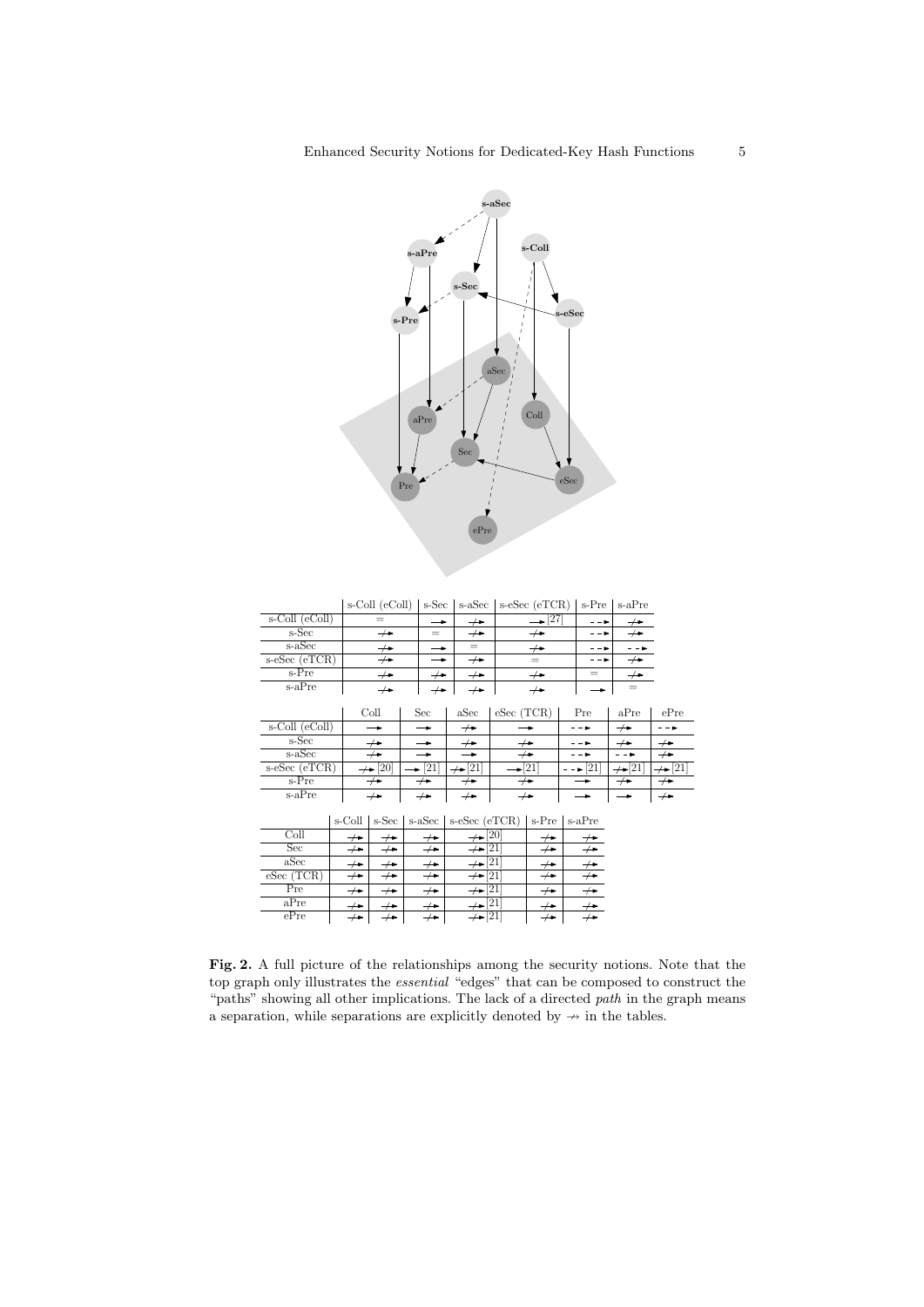## 2 Definitions of Security Notions

In this section, adopting the conventions of the concrete-security framework, we provide definitions of the security notions for a dedicated-key hash function  $H: \mathcal{K} \times \mathcal{M} \to \mathcal{C}$ , where  $\mathcal{C} = \{0,1\}^n$  for some positive integer n, the key space K is some nonempty *finite* set and the message space  $M \subseteq \{0,1\}^*$ ; such that  $\{0,1\}^{\delta} \subseteq \mathcal{M}$  for at least a positive integer  $\delta$ . For any  $M \in \mathcal{M}$  and  $K \in \mathcal{K}$ , we use the notations  $H_K(M)$  and  $H(K, M)$  interchangeably. Note that this description of a hash function is generic enough to be applied when one considering: a Fixed-Input-Length (FIL) hash function (*i.e.* a compression function), where  $\mathcal{M} =$  ${0,1}^m$ ; a Variable-Input-Length (VIL) hash function, where  $\mathcal{M} = {0,1}^{<\lambda}$  for some (huge) value  $\lambda$  (e.g.  $\lambda = 2^{64}$  as in SHA-1); or even an Arbitrary-Input-Length (AIL) hash function, where  $\mathcal{M} = \{0, 1\}^*$ .

Let  $T_{H,\delta}$  denote the time complexity of the most efficient algorithm that can compute  $H(K, M)$ , for any  $M \in \{0,1\}^{\delta} \subseteq M$  and  $K \in \mathcal{M}$ , plus the time complexity of the most efficient algorithm that can sample from the finite set  $K$ .

As usual in concrete-security definitions, we use the resource parameterized function  $\text{Adv}_{H}^{\text{xxx}}(t, \ell)$  to denote the maximal value of the adversarial advantage  $(i.e. \text{ Adv}_{H}^{\text{xxx}}(t, \ell) = max_{A} \{\text{Adv}_{H}^{\text{xxx}}(A)\}\)$  over all adversaries A, attacking xxx property of  $H$ , that have time complexity at most  $t$  and use messages of length at most  $\ell$  bits. We say that H is  $(t, \ell, \epsilon)$ -xxx secure if  $\text{Adv}_{H}^{\text{xxx}}(t, \ell) < \epsilon$ .

In the sequel, we firstly review the seven properties; namely, Coll, Sec, aSec, eSec, Pre, aPre and ePre, put forth by Rogaway and Shrimpton in [24]. Then, we proceed by providing a new set of extended properties for a dedicated-key hash function, which includes enhanced (or strengthened) variants of the security properties considered by Rogaway and Shrimpton in [24].

We remind that the security notions for a dedicated-key hash functions can be either known-key properties, or secret-key (a.k.a. hidden-key ) properties. All the security properties considered in this paper belong to the known-key security setting where at some stage during the attack game, key(s) will be known to the adversary. There are some other applications of dedicated-key hash functions; e.g. as a MAC or PRF primitive, where the key must be kept secret throughout the attack game.

## 2.1 Previously Considered Seven Security Notions

The advantage measures for an adversary A, attacking any of the seven security properties of a dedicated-key hash function  $H$ , are defined (compactly) in Fig. 3.

Note that for some of the notions (namely,  $\text{Sec}[\delta]$ ,  $\text{Sec}[\delta]$ ,  $\text{Sec}[\delta]$ ,  $\text{Pre}[\delta]$ , and aPre $[\delta]$ ) the advantage function is parameterized by a parameter  $\delta$  where  ${0,1}^{\delta} \subseteq M$ . In the case of eSec property the parameter  $\delta$  is implicit in the definition and assumed to be the length of the first (*i.e.* the target) message  $M$ output by the adversary.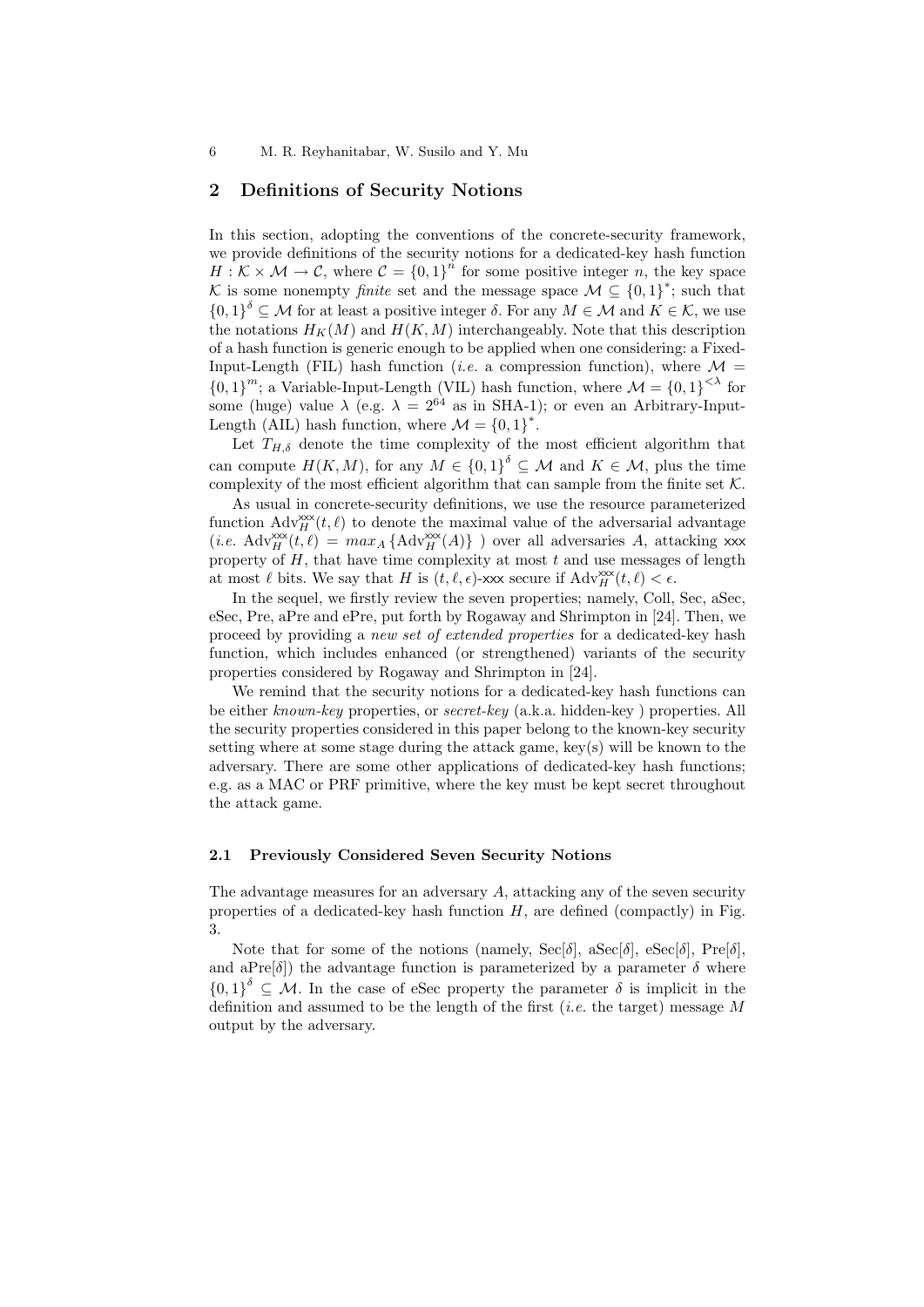$$
Adv_H^{Coll}(A) = Pr\left[K \stackrel{\$}{\leftarrow} K; (M, M') \stackrel{\$}{\leftarrow} A(K): M \neq M' \land H_K(M) = H_K(M')\right]
$$
\n
$$
Adv_H^{Sec[\delta]}(A) = Pr\left[K \stackrel{\$}{\leftarrow} K; M \stackrel{\$}{\leftarrow} \{0,1\}^{\delta}; \quad M' \stackrel{\$}{\leftarrow} A(K, M) : M \neq M' \land H_K(M) = H_K(M')\right]
$$
\n
$$
Adv_H^{aSec[\delta]}(A) = Pr\left[M \stackrel{\$}{\leftarrow} A(K, M) : M \neq M' \land H_K(M) = H_K(M')\right]
$$
\n
$$
Adv_H^{aSec[\delta]}(A) = Pr\left[M \stackrel{\$}{\leftarrow} \{0,1\}^{\delta}; \quad M' \stackrel{\$}{\leftarrow} A_2(M, State) : M \neq M' \land H_K(M) = H_K(M')\right]
$$
\n
$$
Adv_H^{eSec[\delta]}(A) = Pr\left[K \stackrel{\$}{\leftarrow} K; \quad M' \stackrel{\$}{\leftarrow} A_2(K, State) : M \neq M' \land H_K(M) = H_K(M')\right]
$$
\n
$$
Adv_H^{Pre[\delta]}(A) = Pr\left[K \stackrel{\$}{\leftarrow} K; M \stackrel{\$}{\leftarrow} \{0,1\}^{\delta}; Y \leftarrow H_K(M); \quad H_K(M') = Y\right]
$$
\n
$$
Adv_H^{aPre[\delta]}(A) = Pr\left[M \stackrel{\$}{\leftarrow} A(K, Y) : H_K(M); \quad H_K(M') = Y\right]
$$
\n
$$
Adv_H^{aPre[\delta]}(A) = Pr\left[M \stackrel{\$}{\leftarrow} \{0,1\}^{\delta}; Y \leftarrow H_K(M); \quad H_K(M') = Y\right]
$$
\n
$$
Adv_H^{ePre} (A) = Pr\left[(Y, State) \stackrel{\$}{\leftarrow} A_1(); K \stackrel{\$}{\leftarrow} K; M' \stackrel{\$}{\leftarrow} A_2(K, State) : H_K(M') = Y\right]
$$

Fig. 3. Definitions of the seven security notions for a dedicated-key hash function [24].

#### 2.2 Enhanced Security Notions

We have noticed that the newly emerged notion of "enhanced target collision resistance" (eTCR), put forth by Halevi and Krawczyk in [8], does not belong to the set of the seven properties, and actually eTCR is an strengthened variant of TCR (i.e. UOWHF or eSec) property. Considering the definition of eTCR property and its application, we are motivated to study whether it is possible to provide (sensible) enhanced variants for the other properties of the set of the seven security properties in  $[24]$ , in a similar way that TCR (eSec) is enhanced to eTCR. That is, by giving the adversaries more freedom in selecting a new (second) key and relaxing the corresponding success (winning) conditions in the attack games defining the properties. Interestingly, all properties except 'ePre' are shown to be enhanceable. The definitions and discussions are provided in the sequel.

DEFINITIONS. For the six strengthened security notions, the advantage functions of an adversary  $A$  attacking  $H$  are defined in Fig. 4. For any property  $\mathsf{x}\mathsf{x}\mathsf{x} \in \{\text{s-Coll}, \ \text{s-Sec}[\delta], \ \text{s-Sec}[\delta], \ \text{s-Sec}[\delta], \ \text{s-Pre}[\delta], \ \text{s-are}[\delta]\},\ \text{we say that } \overline{H}$ is  $(t, \ell, \epsilon)$ -xxx if  $\text{Adv}_{H}^{xxxx}(t, \ell) < \epsilon$ . Note that some of the notions (namely, s-Sec[ $\delta$ ], s-aSec[ $\delta$ ], s-eSec[ $\delta$ ], s-Pre[ $\delta$ ] and s-aPre[ $\delta$ ]) are parameterized by  $\delta$  where  ${0,1}^{\delta} \subseteq M$ . In the case of s-eSec (*i.e.* eTCR) property the parameter  $\delta$  is implicit in the definition and assumed to be the length of the first  $(i.e.$  target) message  $M$  output by the adversary. If  $H$  is a compression function (*i.e.* an FIL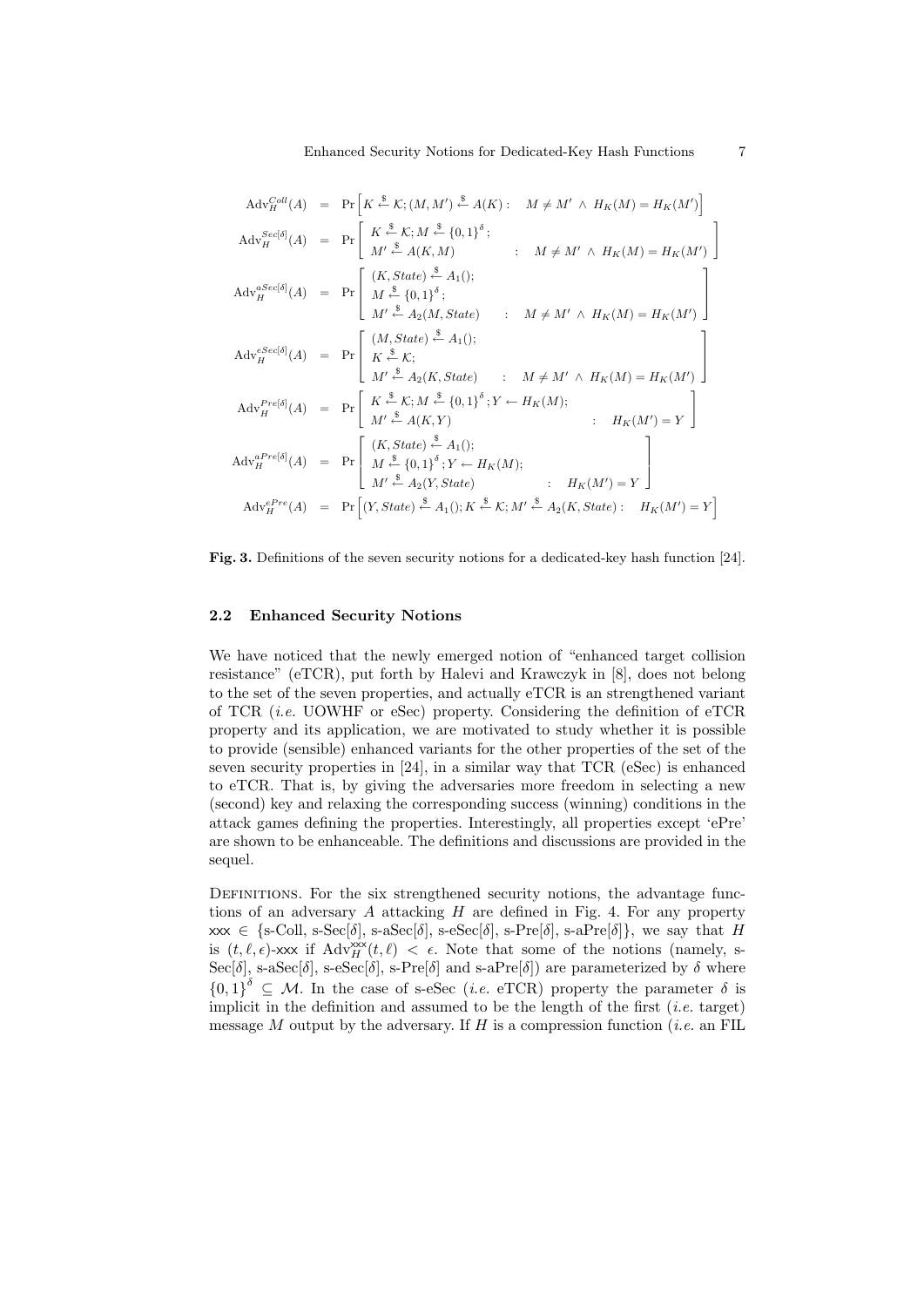hash function), then parameters  $\delta$  and  $\ell$  will be the same as the (fixed) input length of the compression function and hence are omitted from the notations.

$$
Adv_{H}^{S\text{-}Coll}(A) = Pr\left[K \stackrel{\$}{\leftarrow} K; (M, M', K') \stackrel{\$}{\leftarrow} A(K) : (K, M) \neq (K', M') \land H_{K}(M) = H_{K'}(M')\right]
$$
\n
$$
Adv_{H}^{S\text{-}Sec[\delta]}(A) = Pr\left[K \stackrel{\$}{\leftarrow} K; M \stackrel{\$}{\leftarrow} \{0,1\}^{\delta};
$$
\n
$$
Adv_{H}^{S\text{-}aSec[\delta]}(A) = Pr\left[K, State) \stackrel{\$}{\leftarrow} A(K, M) : (K, M) \neq (K', M') \land H_{K}(M) = H_{K'}(M')\right]\right]
$$
\n
$$
Adv_{H}^{S\text{-}aSec[\delta]}(A) = Pr\left[M, State) \stackrel{\$}{\leftarrow} A_{1}(j;
$$
\n
$$
K', M' \stackrel{\$}{\leftarrow} A_{2}(M, State) : (K, M) \neq (K', M') \land H_{K}(M) = H_{K'}(M')\right]\right]
$$
\n
$$
Adv_{H}^{S\text{-}eSec[\delta]}(A) = Pr\left[K \stackrel{\$}{\leftarrow} K;;
$$
\n
$$
K', M' \stackrel{\$}{\leftarrow} A_{2}(K, State) : (K, M) \neq (K', M') \land H_{K}(M) = H_{K'}(M')\right]\right]
$$
\n
$$
Adv_{H}^{S\text{-}Pre[\delta]}(A) = Pr\left[K \stackrel{\$}{\leftarrow} K; M \stackrel{\$}{\leftarrow} A(0, 1)^{\delta}; Y \leftarrow H_{K}(M);
$$
\n
$$
H_{K'}(M') = Y\right]
$$
\n
$$
Adv_{H}^{S\text{-}aPre[\delta]}(A) = Pr\left[M, State) \stackrel{\$}{\leftarrow} A(1);
$$
\n
$$
K', M' \stackrel{\$}{\leftarrow} A(K, Y) : H_{K'}(M') = Y\right]
$$
\n
$$
Adv_{H}^{S\text{-}aPre[\delta]}(A) = Pr\left[M, \stackrel{\$}{\leftarrow} A_{2}(0, 1)^{\delta}; Y \leftarrow H_{K}(M);
$$
\n
$$
H_{K'}(M') = Y\right]
$$

Fig. 4. Definitions of enhanced properties for a dedicated-key hash function.

The Case for ePre. Unlike the other six properties, ePre notion of security cannot be strengthened by allowing the adversary to select a new key  $K'$  in the second phase of its attack, as used to define new enhanced variants in Fig. 4. This is because there will remain no random challenge to be given to the adversary in such a game and hence a trivial adversary will always exist. To make this clear, let's try to strengthen the ePre property in the same way that was done for other properties in Fig. 4. Doing so, one gets the following advantage measure:

$$
\Pr\left[(Y, State) \stackrel{\$}{\leftarrow} A_1(); K \stackrel{\$}{\leftarrow} \mathcal{K}; (K', M') \stackrel{\$}{\leftarrow} A_2(K, State) : H_{K'}(M') = Y\right]
$$

Clearly, as the winning condition (*i.e.*  $H_{K'}(M') = Y$ ) does not involve the only random challenge  $(i.e. K)$  in the attack game, a trivial adversary, which selects arbitrary K' and M'; computes  $H_{K'}(M') = Y$ , and outputs Y and  $(K', M')$ , always wins this game with probability one.

Remark 1. We notice that the parametrization of some of the security properties by  $\delta$  is mainly aimed to handle some subtle technical issues as follows:

– Efficient sampling from a set of messages according to the uniform distribution requires the set to be finite. For an arbitrary-input-length hash function, with  $\mathcal{M} = \{0,1\}^*$ , the message space is infinite, and hence cannot be sampled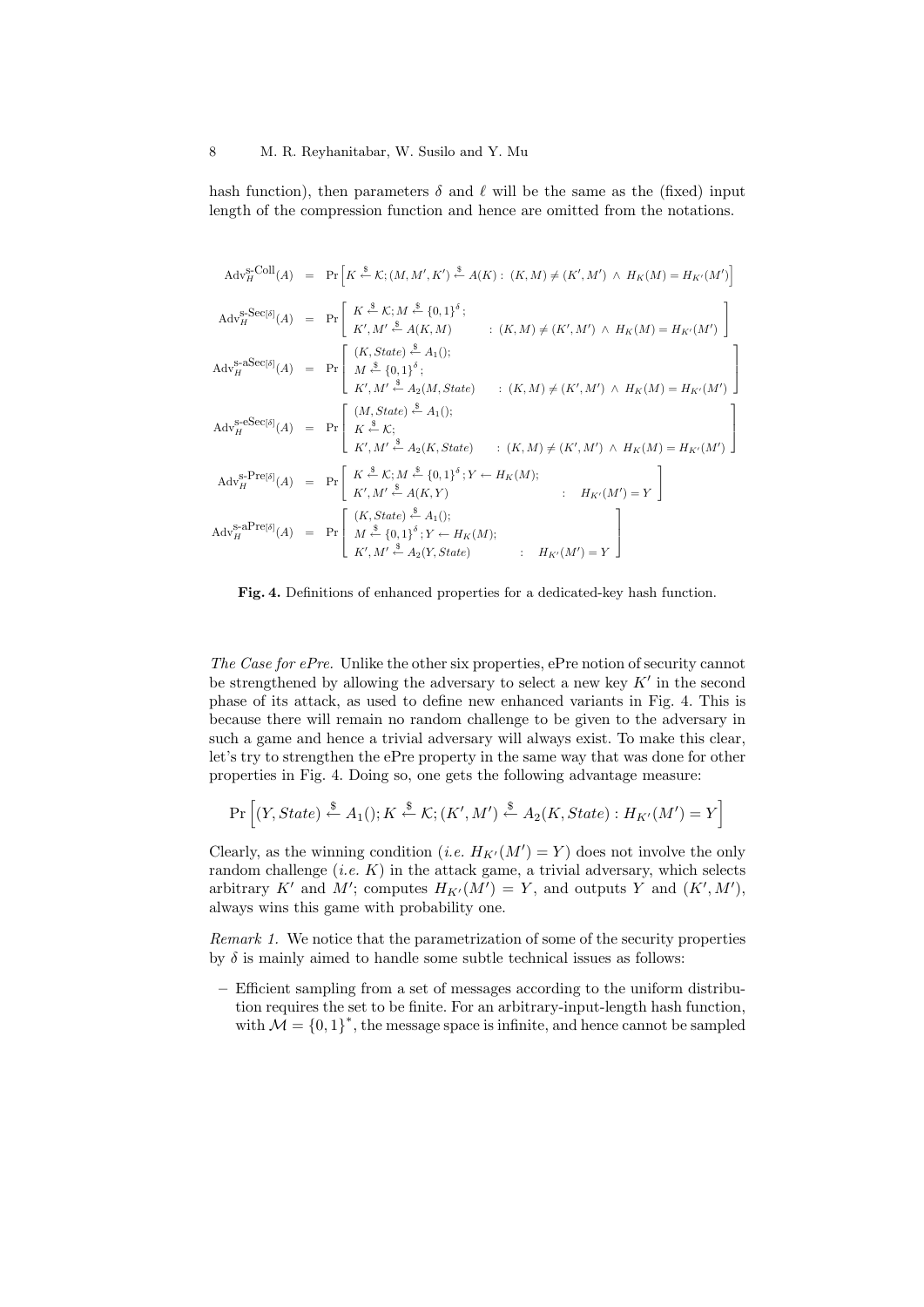uniformly at random. Clearly, if  $H$  is an FIL hash function (*i.e.* a compression function), with  $\mathcal{M} = \{0, 1\}^m$ , then parameter  $\delta$  (and also the resource parameter  $\ell$ ) will be the same as the fixed input length of the compression function (*i.e.*  $\delta = \ell = m$ ), and hence can be omitted.

– The ideal security level, measured in terms of time complexity of attacks, for (variants of) second preimage resistance and preimage resistance properties considering a hash function  $H : \mathcal{K} \times \mathcal{M} \to \{0,1\}^n$  is  $2^n$ , due to a simple generic (random search) attack. Clearly, if the length of target message strings is "too short" (e.g.  $\delta < n$ ), then one will be able to simply search the input message space in less than  $2^n$  steps. On the other hand, for iterated hash functions if the length of a target input message is "too long"; e.g.  $\delta = 2^l$  blocks for some large l, then there are generic long message second preimage attacks, put forth by Kelsey and Schneier [9], with reduced time complexity compared to the ideal  $2^n$  level for too long target messages, e.g. when  $l = n/2$ . Therefore, explicitly parameterizing the properties by the length of the target messages, *i.e.*  $\delta$ , can clearly show these dependencies of the advantage functions on the target message length.

# 3 Relationships among the Security Notions

In this section, we provide the details of the "new" relationships (implications and separations) between any two properties among the thirteen security properties as defined in Fig. 3 and Fig. 4. Noticing that the relationships among the seven security properties in Fig. 3 were shown in [24, 25], and the relationships between eTCR (s-eSec) and other properties were demonstrated in [21, 20, 27], we complete all the remaining new relationships. The summary of our results is shown in Fig. 2, where we use the conventions explained in the sequel to represent the relationships.

#### 3.1 Security Preserving Implications

A solid directed line from a security notion  $xxx$  to a security notion yyy (*i.e.*  $xxx \rightarrow yyy$  is used to represent a security-preserving reduction from xxx to yyy. All security-preserving implications in this paper are easily provable by a tight concrete bound of the form  $\text{Adv}_{H}^{\text{yyy}}(t') \leq \text{Adv}_{H}^{\text{xxx}}(t)$ , where  $t' = t - c$  for some small constant c. That is, for any hash function  $H : \mathcal{K} \times \mathcal{M} \to \{0,1\}^n$ , if H is secure in the xxx sense then it is also secure in the yyy sense.

**Lemma 1.** For any dedicated-key hash function  $H : \mathcal{K} \times \mathcal{M} \rightarrow \{0,1\}^n$ , and for any fixed value of  $\delta$  such that  ${0,1}^{\delta} \subseteq M$ , let xxx be any property  $\in$  {Coll, Sec[ $\delta$ ], aSec[ $\delta$ ], eSec[ $\delta$ ], Pre[ $\delta$ ], aPre[ $\delta$ ] }; we have s-xxx  $\rightarrow$  xxx.

*Proof.* It is straightforward to see that  $\text{Adv}_{H}^{\text{xxx}}(t) \leq \text{Adv}_{H}^{s-\text{xxx}}(t)$ , just by considering the definitions of the security notions and their "strengthened" variants in Fig. 3 and Fig. 4, respectively. Note that in defining game for a strengthened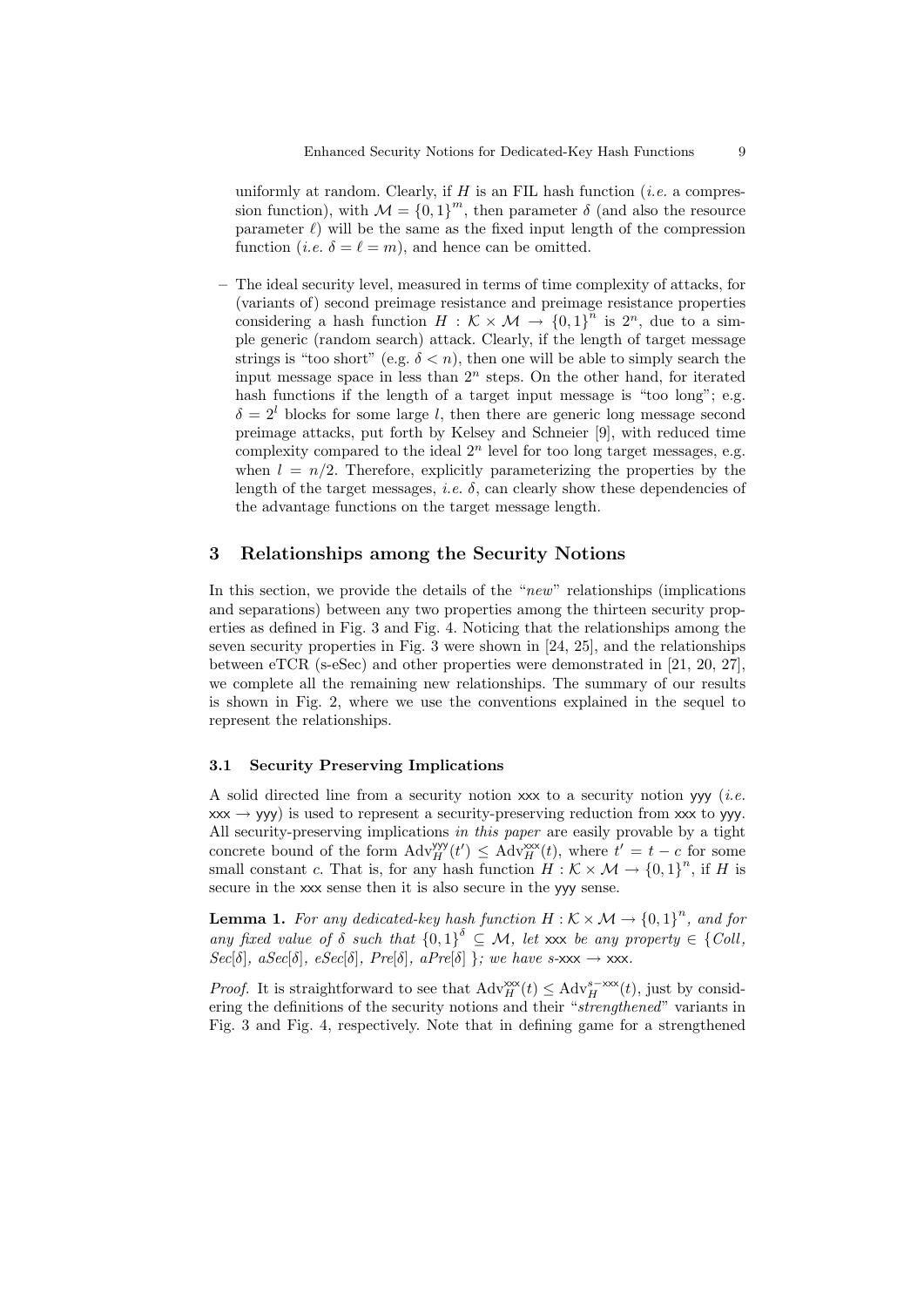notion s-xxx, the adversary is given more power by being allowed to choose a different key  $K'$ , and hence any adversary  $A$  that can succeed in playing  $x \times x$ game (where it does not get to choose a second key) will clearly succeed in the game defining s-xxx (where it gets to choose a second key at will).  $\Box$ 

The following implications are also straightforward to show by simple securitypreserving reductions. A proof can be found in the full version of this paper in [22].

**Theorem 1.** For any dedicated-key hash function  $H : \mathcal{K} \times \mathcal{M} \rightarrow \{0,1\}^n$ , and for any fixed value of  $\delta$  such that  $\left\{0,1\right\}^{\delta} \subseteq \mathcal{M}$ , we have:

- 1. s-Coll  $\rightarrow$  s-Sec[ $\delta$ ] 2. s-Coll  $\rightarrow$  s-eSec[ $\delta$ ] 3. s-Coll  $\rightarrow$  Sec[ $\delta$ ] 4. s-Coll  $\rightarrow$  eSec[ $\delta$ ] 5.  $s\text{-}aSec[\delta] \rightarrow s\text{-}Sec[\delta]$ 6. s-a $Sec[\delta] \rightarrow Sec[\delta]$ 7.  $s\text{-}eSec[\delta] \rightarrow s\text{-}Sec[\delta]$ 8.  $s\text{-}eSec[\delta] \rightarrow Sec[\delta]$
- 9. s-a $Pre[\delta] \rightarrow s$ - $Pre[\delta]$
- 10. s-a $Pre[\delta] \rightarrow Pre[\delta]$

# 3.2 Provisional Implications

A provisional implication from a security notion xxx to a security notion yyy; denoted by  $x \times -\rightarrow y \gamma y$ , means that there is a reduction from  $x \times x$  to  $y \gamma y$ , but the reduction is not security-preserving. That is, we can upper-bound  $\widehat{\text{Adv}}_H^{\text{yyy}}(t')$  as a function of  $\text{Adv}_{H}^{\text{xxx}}(t)$ , but the inherited security guarantee for the notion yyy using such a bound is provisioned on the exact security degradation characteristics of the reduction, which usually depends on the hash function parameters, such as the lengths of input ( $\delta$ ) and output (n), and the size of the key space  $(|\mathcal{K}|)$ . Therefore, these provisional implications should be interpreted carefully, as for some values of the parameters (e.g. when there is little or no compression, *i.e.*  $\delta \approx n$ ) these reductions may effectively vanish.

**Theorem 2.** For any dedicated-key hash function  $H : \mathcal{K} \times \mathcal{M} \rightarrow \{0,1\}^n$ , and for any fixed value of parameter  $\delta$  such that  $\{0,1\}^{\delta} \subseteq \mathcal{M}$ , we have:

- 1. s-Coll -->  $ePre: Adv_H^{ePre}(t') \leq \sqrt{Adv_H^{s-Coll}(t)} + 1/|\mathcal{K}|$
- 2. s-Coll --+ s-Pre[ $\delta$ ]:  $Adv_{H}^{s-Pre[\delta]}(t') \leq 3$   $Adv_{H}^{s-Coll}(t) + 2^{n-\delta}$
- 3. s-Coll  $\rightarrow Pre[\delta]$ :  $Adv_H^{Pre[\delta]}(t') \leq 3$   $Adv_H^{s-Coll}(t) + 2^{n-\delta}$
- 4.  $s\text{-}Sec[\delta] \dashrightarrow s\text{-}Pre[\delta]$ :  $Adv_H^{s-Pre[\delta]}(t') \leq 3$   $Adv_H^{s-Sec[\delta]}(t) + 2^{n-\delta}$
- 5. s-Sec[ $\delta$ ]  $\rightarrow$  Pre[ $\delta$ ]:  $Adv_H^{Pre[\delta]}(t') \leq 3$   $Adv_H^{s-Sec[\delta]}(t) + 2^{n-\delta}$
- 6.  $s$ -aSec[ $\delta$ ]  $\rightarrow$   $s$ -Pre[ $\delta$ ]:  $Adv_{H}^{s-Pre[\delta]}(t') \leq 3$   $Adv_{H}^{s-asec[\delta]}(t) + 2^{n-\delta}$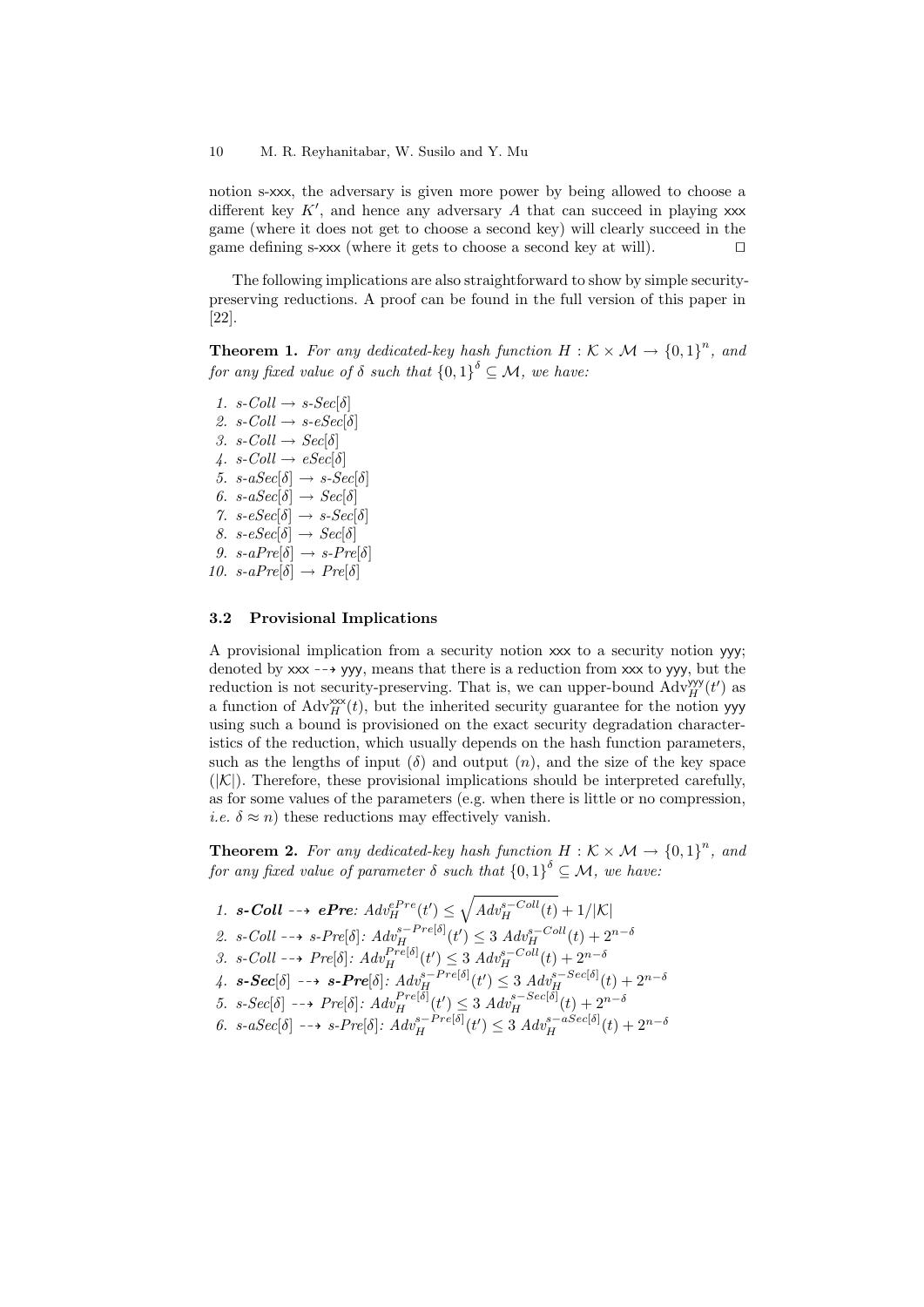Enhanced Security Notions for Dedicated-Key Hash Functions 11

- 7.  $s$ -aSec[ $\delta$ ]  $\rightarrow$   $Pre[\delta]$ :  $Adv_H^{Pre[\delta]}(t') \leq 3$   $Adv_H^{s-aSec[\delta]}(t) + 2^{n-\delta}$
- 8. s-a $Sec[\delta] \dashrightarrow aPre[\delta]$ :  $Adv_H^{aPre[\delta]}(t') \leq 3$   $Adv_H^{s- aSec[\delta]}(t) + 2^{n-\delta}$
- 9.  $s a \textbf{Sec}[\delta] \longrightarrow s a \textbf{Pre}[\delta]$ :  $Adv_H^{s a \textbf{Pre}[\delta]}(t') \leq 3 \textbf{Adv}_H^{s a \textbf{Sec}[\delta]}(t) + 2^{n-\delta}$
- 10.  $s\text{-}eSec[\delta] \longrightarrow s\text{-}Pre[\delta]$ :  $Adv_H^{s-Pre[\delta]}(t') \leq 3$   $Adv_H^{s- eSec[\delta]}(t) + 2^{n-\delta}$
- 11.  $s$ - $eSec[\delta] \longrightarrow Pre[\delta]$ :  $Adv_H^{Pre[\delta]}(t') \leq 3$   $Adv_H^{s-}^{E}^{Sec[\delta]}(t) + 2^{n-\delta}$

where  $t' = t - cT_{H,\delta}$ , for some small non-negative constant c, and  $T_{H,\delta}$  denotes the time for one computation of H.

*Proof.* We prove the first, fourth, and ninth cases, *i.e.* 's-Coll  $-\rightarrow e$ Pre', 's-Sec[ $\delta$ ]  $\rightarrow$  s-Pre[δ]', and 's-aSec[δ]  $\rightarrow$  s-aPre[δ]'. Note that these are the three new essential provisional implications as depicted in Fig. 2. (We remind that the other two essential provisional implications, namely 'Sec  $\rightarrow$  Pre' and 'aSec  $\rightarrow$  aPre', in Fig. 2, are already known from [25].) All other provisional implications can be straightforwardly obtained by combining these essential provisional implications with the security-preserving implications.

**Proof of 's-Coll**  $\rightarrow$  **ePre'.** We employ the Reset Lemma from [2] for our purpose. The first and main step is to express our problem in a format which can be considered as a special case of the Reset Lemma, and then we can apply the probabilistic analysis of the Reset Lemma. To simplify the representation of our proof, we denote an adversary as a single probabilistic algorithm A which uses a State variable to keep track of its several attack steps, rather than viewing A as consisting of two sub-algorithms  $A = (A_1, A_2)$ .

Let  $Verify(M, K, Y)$  be a deterministic predicate to compute a boolean decision as follows:

Verify
$$
(M, K, Y)
$$
 = 
$$
\begin{cases} 1 & \text{if } H_K(M) = Y \\ 0 & \text{otherwise} \end{cases}
$$

Let  $R \in \{0,1\}^r$  denote the random tape (*i.e.* coins) used by the probabilistic algorithm A. Using the above predicate, we can rewrite the experiment defining the ePre attack by  $A$  against  $H$  (in a format which is appropriate for our analysis) as below; where  $\varnothing$  means an empty string:

### ePre Experiment

 $R \stackrel{\$}{\leftarrow} \{0,1\}^r$ ;  $(Y, State) = A(\emptyset; R)$ ;  $K \stackrel{\$}{\leftarrow} \mathcal{K}; M = A(K, State; R); d = \text{Verify}(M, K, Y);$ Return d

Clearly probability that the above 'ePre Experiment' returns 1 is equal to  $\mathrm{Adv}_{H}^{ePre}(A)$ . Now consider the following Reset Experiment: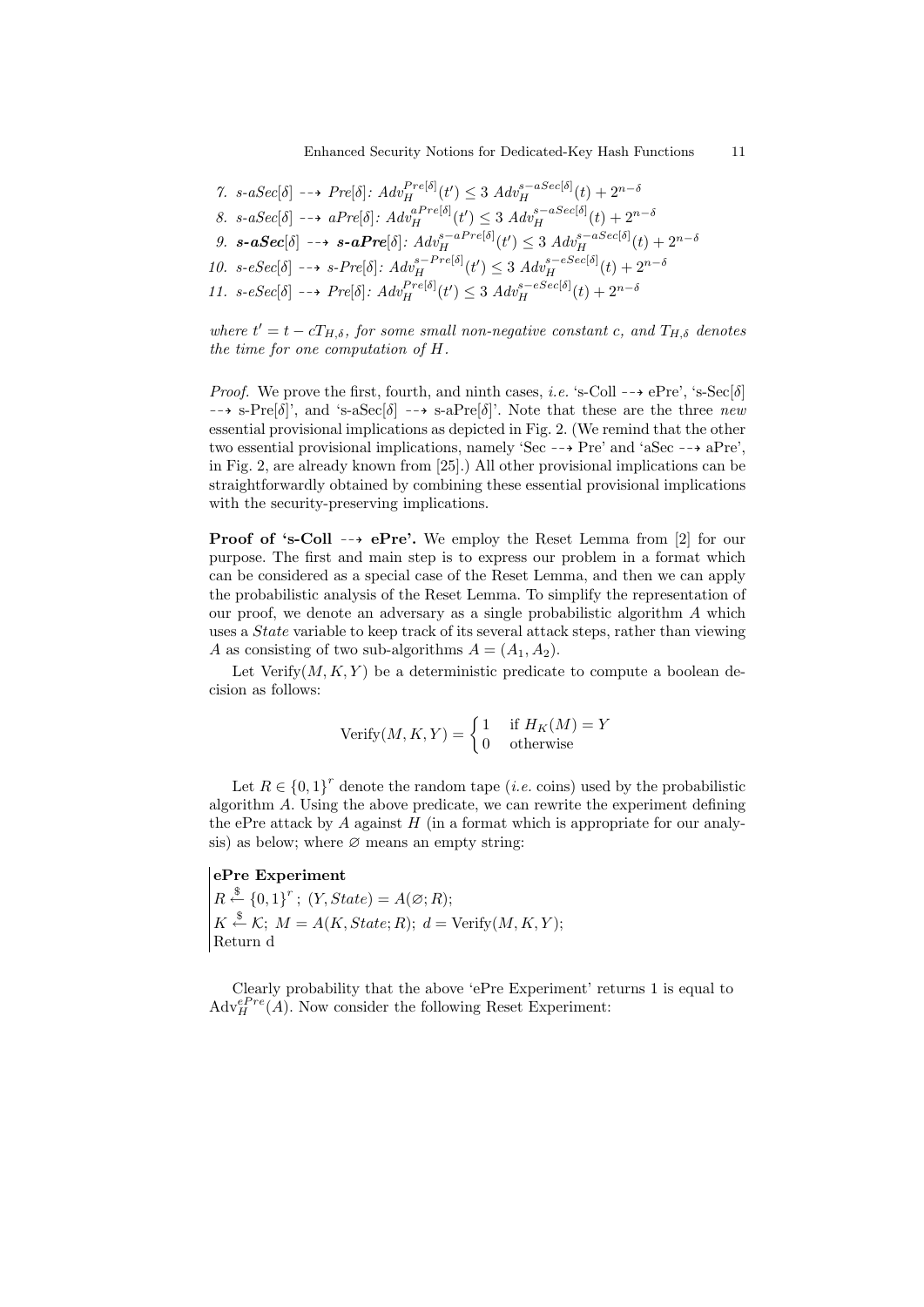## Reset Experiment:

 $R \stackrel{\$}{\leftarrow} \{0,1\}^r$ ;  $(Y, State) = A(\emptyset; R)$ ;  $K1 \overset{\$}{\leftarrow} \mathcal{K}; M1 = A(K1, State; R); d_1 = Verify(M1, K1, Y);$  $K2 \stackrel{\$}{\leftarrow} \mathcal{K}; M2 = A(K2, State; R); d_2 = Verify(M2, K2, Y);$ If  $(d_1 = 1 \wedge d_2 = 1 \wedge K1 \neq K2)$  then return 1 else return 0

The proof of the following proposition can be deduced as a special case of that of the Reset Lemma in [2]. We provide a proof of this probabilistic claim here for completeness, as it will also surface in several other cases in the following.

**Proposition 1.** Let  $p$  denote the probability that the ePre Experiment returns 1 (i.e.  $p = Adv_H^{ePre}(A)$ ), and q be the probability that the Reset Experiment returns (i.c.  $p = \text{diag}$  (11)), and  $1$ ; we have  $p \leq \sqrt{q} + 1/|\mathcal{K}|$ .

*Proof (Proof of the Proposition)*. For any  $R \in \{0,1\}^r$ , let  $Y_R$  and  $M_R$  denote the target hash value and the message, output by ePre adversary A having a random tape R. Define two functions  $X: \{0,1\}^r \to [0,1]$  and  $Y: \{0,1\}^r \to [0,1]$ as follows:

$$
X(R) \triangleq \Pr[\text{Verify}(M_R, K, Y_R) = 1] \tag{1}
$$

where the probability is taken over random selection of  $K$  from the key space  ${0,1}^k$ , and

$$
Y(R) \triangleq \Pr[\text{Verify}(M1_R, K1, Y_R) = 1 \land \text{Verify}(M2_R, K2, Y_R) = 1 \land K1 \neq K2]
$$
\n(2)

where the probability is taken over random and  $\emph{independent}$  selection of  $K1$  and  $K2$  from the key space K. By a simple argument, noting that  $K1$  and  $K2$  are chosen independently and using the fact that  $Pr(E \wedge \overline{F}) \geq Pr(E) - Pr(F)$  for any two events  $E$  and  $F$ , we have:

$$
Y(R) = \Pr[\text{Verify}(M1_R, K1, Y_R) = 1]. \Pr[\text{Verify}(M2_R, K2, Y_R) = 1 \land K1 \neq K2]
$$
  
\n
$$
\geq X(R)[X(R) - 1/|\mathcal{K}|] \tag{3}
$$

We can view functions X and Y as random variables over sample space  $\{0,1\}^r$  of random tape used by probabilistic algorithm A. Now, note that the probabilities that the 'ePre Experiment' and the 'Reset Experiment' return 1 are, respectively, the expected values of the random variables  $X$  and  $Y$  with respect to  $R$ , i.e.  $p = \mathbf{E}[X]$  and  $q = \mathbf{E}[Y]$ . Using the inequality (3) and letting  $c = 1/|K|$  we have:

$$
q = \mathbf{E}[Y] \ge \mathbf{E}[X(X-c)] = \mathbf{E}[X^2] - c\mathbf{E}[X] \ge \mathbf{E}[X]^2 - c\mathbf{E}[X] = p^2 - cp
$$

Using the above relation we have:

$$
(p - \frac{c}{2})^2 = p^2 - cp + \frac{c^2}{4} \le q + \frac{c^2}{4}
$$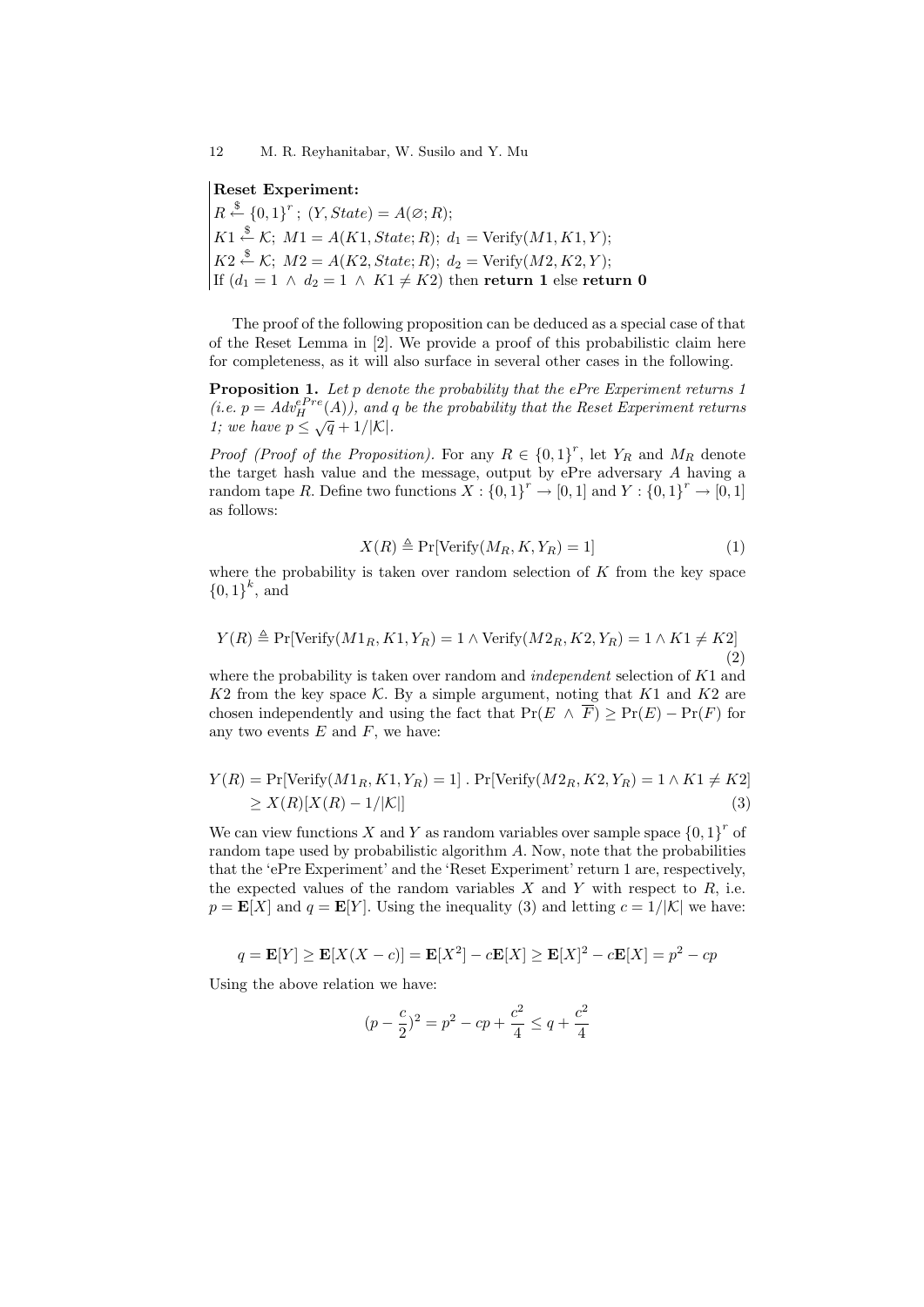and using the fact that  $\sqrt{a+b} \leq \sqrt{a}$ √ b for  $a, b \geq 0$  we have:

$$
p-\frac{c}{2}\leq \sqrt{q}+\frac{c}{2}
$$

that is, (remembering  $c = 1/|\mathcal{K}|$ ) we get the final result as  $p \leq \sqrt{q} + 1/|\mathcal{K}|$ .

To complete our proof for 's-Coll  $\rightarrow$  ePre', we construct an adversary B against s-Coll property of H; such that  $\text{Adv}_{H}^{s-Coll}(B) = q$  as follows. Adversary  $B$ , on receiving the first random key  $K$ , chooses another random key  $K'$ and employs A as shown in the 'Reset Experiment', by putting  $K1 = K$  and  $K2 = K'.$  B returns  $(M1, K1)$  and  $(M2, K2)$  as colliding pair in its own s-Coll game. Advantage of  $B$  in s-Coll game will be the same as the probability that the 'Reset Experiment' returns 1. This can be easily verified by considering the condition that the 'Reset Experiment' returns 1; noticing the defining game of s-Coll property in Fig. 4, and the definition of predicate Verify $(., ., .)$ . Note that the Reset Experiment returns 1 if  $(\text{Verify}(M1, K1, Y) = 1 \wedge \text{Verify}(M2, K2, Y) =$  $1 \wedge K1 \neq K2$ , and from the definition of Verify(., ., .) this means that  $(H_{K1}(M1) = H_{K2}(M2) = Y \wedge K1 \neq K2$ . Hence, whenever the Reset Experiment returns 1 the pair  $(K1, M1) \neq (K2, M2)$  and  $H_{K1}(M1) = H_{K2}(M2)$ , *i.e.* B succeeds in s-Coll attack against H. This ends the proof of 's-Coll  $\rightarrow$ ePre'.

The cases for 's-Sec[ $\delta$ ] --+ s-Pre[ $\delta$ ]' and 's-aSec[ $\delta$ ] --+ s-aPre[ $\delta$ ]'. Proofs of these two cases can be found in the full version of this paper in [22].  $\Box$ 

#### 3.3 Separations

We use  $x \times x \rightarrow y \times y$  to show that notion xxx does not imply notion yyy. These separation results are shown by providing counterexamples. Namely, assuming that there exists a dedicated-key hash function  $H: \{0,1\}^k \times \{0,1\}^m \to \{0,1\}^n$ that is  $(t, \epsilon)$  – xxx secure, we construct (as a counterexample) a dedicated-key hash function  $G: \{0,1\}^k \times \{0,1\}^m \to \{0,1\}^n$  which is  $(t', \epsilon')$  – xxx secure, but completely *insecure* in yyy sense; *i.e.*  $\text{Adv}_{G}^{\text{yy}}(c) \approx 1$ , where c is a small constant. The concrete relations between adversarial advantages (*i.e.*  $\epsilon = \text{Adv}_{H}^{\text{xxx}}(t)$  and  $\epsilon' = \text{Adv}_{G}^{\text{xxx}}(t')$  and the resource parameters (t and t') are given explicitly for each case.

The following simple lemma will be quite useful in stating the separation results compactly.

Lemma 2. Let  $xxx$ , yyy, and zzz be any three security properties defined for a hash function  $H: K \times M \to \{0,1\}^n$ . If zzz  $\to$  yyy, then from  $xxx \to$  yyy we can conclude that  $xxx \rightarrow zzz$ .

*Proof.* Note that  $zzz \rightarrow yy$  (in this paper) means that  $\text{Adv}_{H}^{yyy}(t') \leq \text{Adv}_{H}^{zzz}(t)$ , where  $t' = t - c$  for a small constant c. Hence, if one constructs a counterexample hash function  $G: \{0,1\}^k \times \{0,1\}^m \to \{0,1\}^n$  that has the property xxx, but is insecure in the yyy sense (*i.e.*  $Adv_G^{yyy}(c) \approx 1$ , for a small constant *c*), then clearly  $\text{Adv}_{G}^{\text{ZZZ}}(c') \approx 1$  for a small constant  $c'$ ; that is, G will also be insecure in the zzz sense.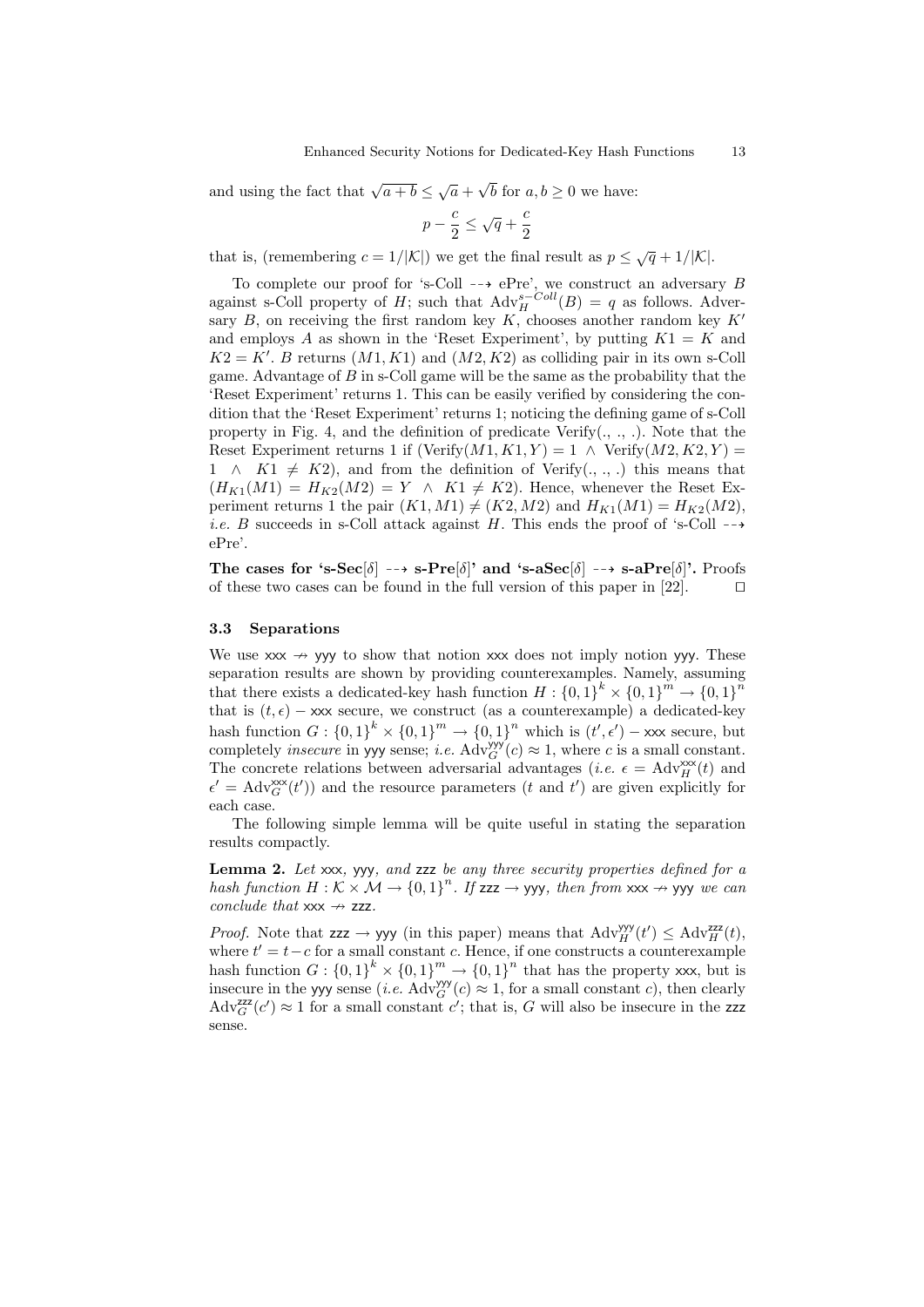Remark 2. We should mention that for extreme ranges of the parameter values, when the provisional implications vanish (e.g. when there is no compression;  $\delta = n$ , Rogaway and Shrimpton [24] considered the possibility of showing some "unconditional separation" results, but as they stated in [24]: "That unconditional separations are (sometimes) possible in this domain is a consequence of the fact that, for some values of the domain and range, secure hash functions trivially exist (e.g. the identity function  $H_K(M) = M$  is collision-free [but not preimage resistant]). " In this paper, we do not consider such unconditional separations and instead we emphasize that provisional implications must be interpreted carefully according to the exact bounds shown by related reductions.

Figure 5 lists the counterexamples that we use to prove the separation results. Construction of some of these counterexamples are inspired from those of [24, 20, 21], where they were utilized to show other separation results.

$$
G1_K(M) = \begin{cases} C^* & \text{if } K = K^* \\ H_K(M) & \text{otherwise} \end{cases}
$$
  
\n
$$
G2_K(M) = \begin{cases} K_{1...n} & \text{if } val(M) = val(K) \\ H_K(M) & \text{otherwise} \end{cases}
$$
  
\n
$$
G3_K(M) = \begin{cases} H_K(0^{m-k}||K) & \text{if } M = 1^{m-k}||K \\ H_K(M) & \text{otherwise} \end{cases}
$$
  
\n
$$
G4_K(M) = \begin{cases} C^* & \text{if } M = 0^m \vee M = 1^m \\ H_K(M) & \text{otherwise} \end{cases}
$$
  
\n
$$
G5_K(M) = H_K(M_{1...m-1}||0)
$$
  
\n
$$
G6_K(M) = \begin{cases} C^* & \text{if } M = M^* \\ H_K(M) & \text{otherwise} \end{cases}
$$
  
\n
$$
G7_K(M) = \begin{cases} K_{1...n} & \text{if } val(M) = val(K) \\ H_K(M) & \text{otherwise} \end{cases}
$$
  
\n
$$
G8_K(M) = \begin{cases} K_{1...n} & \text{if } M = M^* \\ H_K(M) & \text{otherwise} \end{cases}
$$
  
\n
$$
G8_K(M) = \begin{cases} K_{1...n} & \text{if } M = M^* \\ H_K(M) & \text{otherwise} \end{cases}
$$
  
\n
$$
G9_K(M) = \begin{cases} K_{1...n} & \text{if } M = M^* \\ H_K(M) & \text{otherwise} \end{cases}
$$
  
\n
$$
G9_K(M) = \begin{cases} K_{1...n} & \text{if } M = M^* \\ H_K(M) & \text{otherwise} \end{cases}
$$
  
\n
$$
G9_K(M) = \begin{cases} K_{1...n} & \text{if } M = M^* \\ H_K(M) & \text{otherwise} \end{cases}
$$

**Fig. 5.** Construction of counterexample hash functions  $Gi : \{0,1\}^k \times \{0,1\}^m \to \{0,1\}^n$ , for  $1 \leq i \leq 9$ , from a given hash function  $H: \{0,1\}^k \times \{0,1\}^m \to \{0,1\}^n$ . For the cases of  $G2, G3, G7, G8, G9$ , it is assumed that  $m > k \geq n$ . The parameters  $K^* \in \{0,1\}^k$ ;  $M^* \in \{0,1\}^m$ ; and  $C^* \in \{0,1\}^n$  have arbitrary and fixed values; e.g.  $K^* = 0^k$ ,  $M^* =$  $0^m, C^* = 0^n.$ 

Referring to (the three tables in ) Fig. 2, it can be seen that there are 87 separations among the properties, of which 11 separations are already known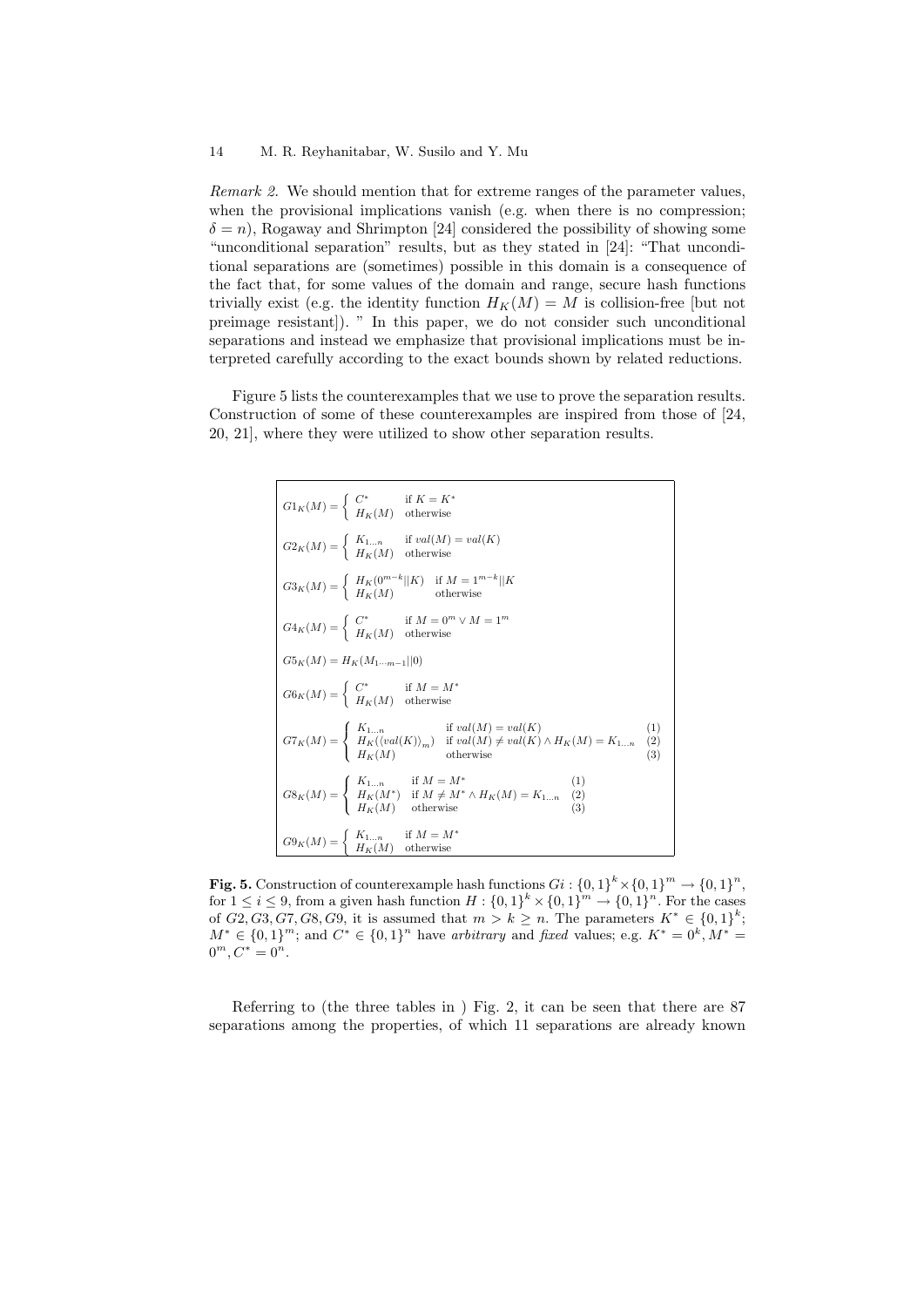from [20, 21]. In the sequel, we complete the study of all the remaining 76 new separations. The proofs are organized as follows:

- Theorem 3 (showing 2 separations) and Theorem 4 (showing 22 separations) together with Lemma 2 and the security-preserving implications (see Fig. 2) provide details of the 41 new separations shown in the top two tables in Fig.  $\Omega$
- Theorem 5 (showing 7 separations) and Theorem 6 (showing 7 separations) together with Lemma 2 provide the remaining 35 new separations shown in the bottom table in Fig. 2.

#### **Theorem 3.** s-Coll  $\rightarrow$  aSec and s-Coll  $\rightarrow$  aPre

*Proof.* We use counterexample  $G1$ , defined in Fig. 5, to prove these separations. Let's first demonstrate that  $G1$  is completely insecure in both the aSec sense and the aPre sense.

- Adv ${}_{G_1}^{aSec}(c') = 1$ : Consider the following simple adversary  $A = (A_1, A_2)$ playing aSec game against G1.  $A_1$  chooses the key as  $K = K^*$ , and  $A_2$ after receiving the first randomly selected message  $M$ , outputs any different message  $M' \neq M$ . It can be easily seen that this adversary, spending a small constant c', always wins the aSec game because  $M' \neq M$ , and by the construction of G1 we have  $G1_{K^*}(M') = G1_{K^*}(M) = C^*$ .
- Adv ${}_{G_1}^{aPre}(c') = 1$ : Consider the following simple adversary  $A = (A_1, A_2)$ playing aPre game against G1.  $A_1$  chooses the key as  $K = K^*$ , and  $A_2$ after receiving the hash value  $Y = G1_{K^*}(M) = C^*$ , outputs any arbitrary message  $M' \in \{0,1\}^m$ . Adversary  $A = (A_1, A_2)$  always wins the aPre game because, according to the construction of G1, we have  $G1_{K^*}(M') = C^*$  for any  $M^* \in \{0,1\}^m$ .

To complete the proof, we show that  $G1$  inherits the s-Coll property of  $H$  by demonstrating that  $\text{Adv}_{G1}^{s-Coll}(t') \leq \text{Adv}_{H}^{s-Coll}(t) + \sqrt{\text{Adv}_{H}^{s-Coll}(t)} + 2^{-k+1}.$ 

Let  $A$  be any adversary that can win s-Coll game against  $G1$  with success probability  $\epsilon' = \text{Adv}_{G1}^{s-Coll}(A)$  and having time complexity at most t'. Consider the following adversary  $B$  against s-Coll property of  $H$  which uses  $A$  as a subroutine (and simply forwards whatever it returns):

Algorithm  $B(K)$ 10: if  $K = K^*$  then  $bad \leftarrow true$ 20:  $(M, M', K') \stackrel{\$}{\leftarrow} A(K);$ 30: if  $H_K(M) = C^*$  then  $bad \leftarrow true$ 40: return  $(M, M', K')$ 

We note that the use of the flag 'bad' (whose initial value is assumed to be *false*) in the description of B is only aimed to make the proof easier to follow; otherwise, the lines 10 and 30 in the description of B are dummy and can be omitted from B without affecting its operation.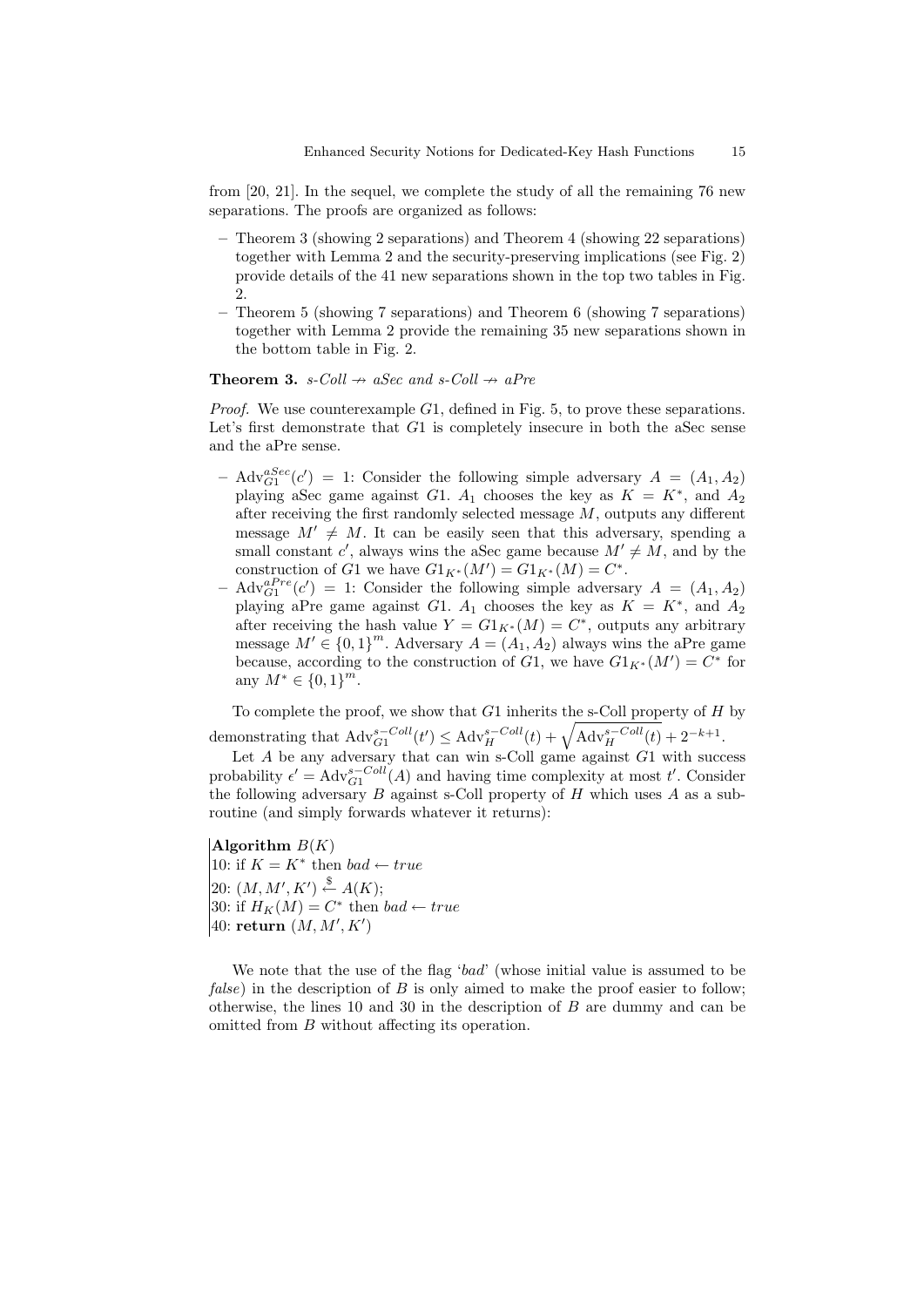Let **Bad** be the event that the flag *bad* is set to *true* by B, *i.e.* either  $K = K^*$ or  $H_K(M) = C^*$ . We show that if **Bad** does not happen then B will succeeds in the s-Coll attack against  $H$  whenever  $A$  succeeds in the s-Coll attack against G1.

Note that A succeeds in the s-Coll attack against G1 whenever  $(M, K) \neq$  $(M', K')$  and  $G1_K(M) = G1_{K'}(M')$ . Assuming that the event **Bad** does not happen; that is,  $K \neq K^* \wedge H_K(M) \neq C^*$ , and referring to the construction of G1, it can be observed that in this case  $G1_K(M) = G1_{K'}(M')$  will imply that  $H_K(M) = H_{K'}(M')$ ; that is, B also succeeds in the s-Coll attack against H. As it is assumed that H is  $(t, \epsilon)$ -s-Coll, we have:  $\epsilon \geq \Pr[B \text{ succeeds}] =$  $Pr[A \text{ succeeds} \land \overline{\mathbf{Bad}}] \geq Pr[A \text{ succeeds}] - Pr[\mathbf{Bad}] = \epsilon' - Pr[\mathbf{Bad}]$ . Rearranging the terms we have:

$$
\epsilon' \le \epsilon + \Pr[\mathbf{Bad}] \tag{4}
$$

Now we need to upperbound  $Pr[\mathbf{Bad}] = Pr[K = K^* \vee H_K(M) = C^*]$ . Using the union bound we have:

$$
\Pr[\mathbf{Bad}] \le \Pr[K = K^*] + \Pr[H_K(M) = C^*] = 2^{-k} + \Pr[H_K(M) = C^*] \tag{5}
$$

It remains to upper-bound  $p = Pr[H_K(M) = C^*]$ . We claim that:

Claim.  $p = Pr[H_K(M) = C^*] \leq 2^{-k} + \sqrt{\epsilon}.$ 

Before continuing to prove this claim, note that the inequalities (4), (5) and the above claim complete the proof of the Theorem 3, *i.e.* we get the target the above claim complete the proof of the Theorem 3, *t.e.* we get the target<br>upper-bound as  $\epsilon' \leq \epsilon + \sqrt{\epsilon} + 2^{-k+1}$ . Clearly, the time complexity of B (denote by t) is that of A (denote by t') plus a small constant time c, i.e.  $t = t' + c$ .

*Proof of the Claim:* Let  $Verify(M, K)$  be a deterministic boolean predicate which is defined as follows:

Verify
$$
(M, K) = \begin{cases} 1 & \text{if } H_K(M) = C^* \\ 0 & \text{otherwise} \end{cases}
$$

According to the description of B, the probability  $p = Pr[H_K(M) = C^*]$  is taken over the random coins used by  $A$  and the random selection of the first key K. Let  $R \in \{0,1\}^r$  denote the random tape used by A. Referring to the description of  $B$  it can be seen that  $p$  equals to the probability that the following experiment returns 1:

### Experiment I

 $R \stackrel{\$}{\leftarrow} \{0,1\}^r$ ;  $K \stackrel{\$}{\leftarrow} \{0,1\}^k$ ;  $(M, M', K') = A(K; R)$ ;  $d = \text{Verify}(M, K)$ ; return d

Let  $q$  be the probability that the following reset experiment returns 1: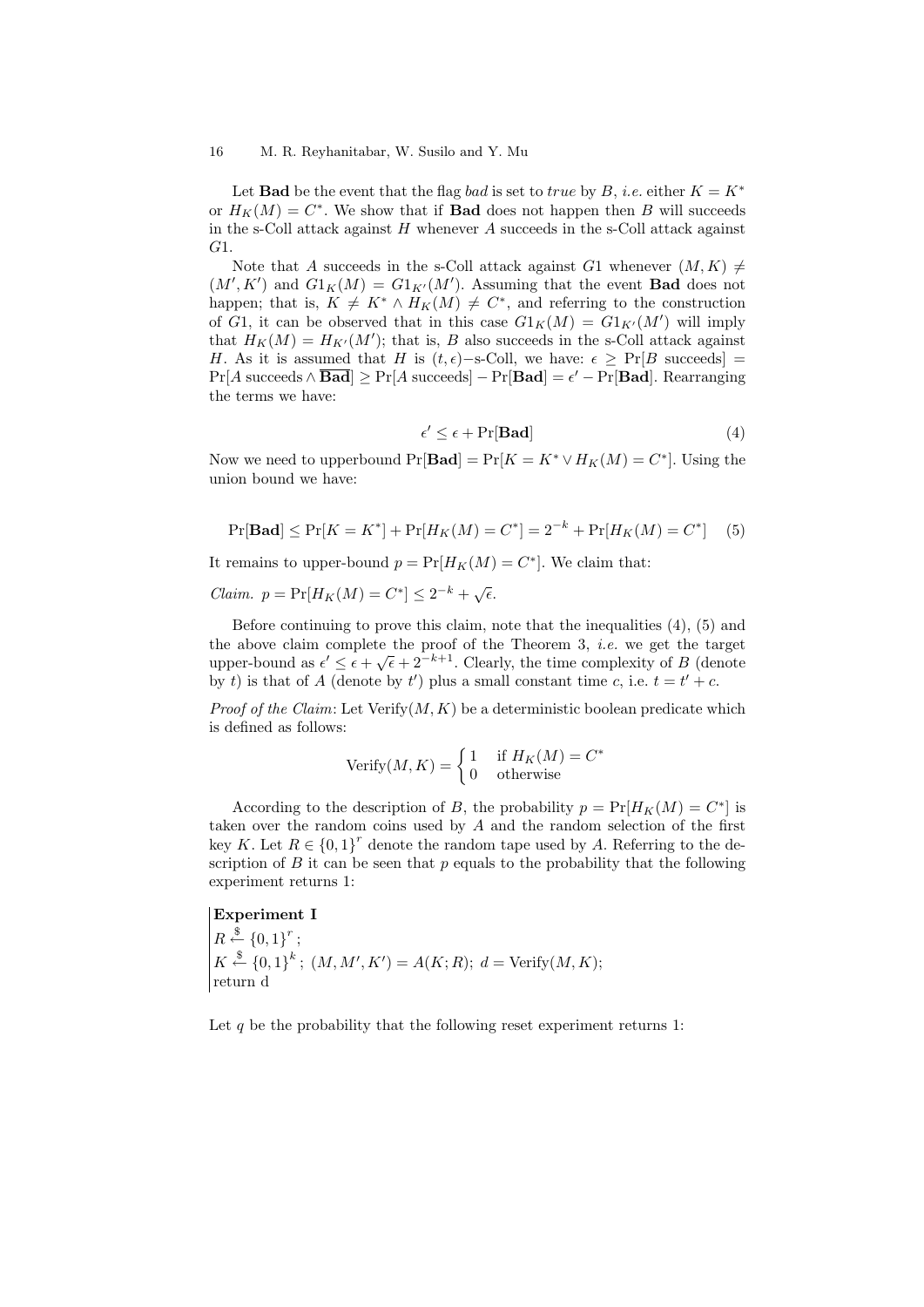# Experiment II

 $R \stackrel{\$}{\leftarrow} \{0,1\}^r$ ;  $K1 \stackrel{\$}{\leftarrow} \{0,1\}^k$ ;  $(M1, M1', K1') = A(K1; R)$ ;  $d_1 = \text{Verify}(M1, K1)$ ;  $K2 \stackrel{\$}{\leftarrow} \{0,1\}^k$ ;  $(M2, M2', K2') = A(K2; R)$ ;  $d_2 = \text{Verify}(M2, K2)$ ; If  $(d_1 = 1 \wedge d_2 = 1 \wedge K1 \neq K2)$  then return 1 else return 0

The proof of the following proposition is similar to that of Proposition 1.

# Proposition 2.  $p \leq \sqrt{q} + 2^{-k}$ .

To complete the proof of the Claim, we show that  $q \leq \epsilon$ . We construct an adversary C against s-Coll property of H, such that  $\text{Adv}_{H}^{s-Coll}(C) = q$ , as follows: The adversary  $C$ , on receiving a random key  $K1$ , chooses another random key  $K2$ , and uses A by reseting it as shown in the Experiment II.  $C$ returns  $(K2, M1, M2)$  in its s-Coll game. Advantage of C in s-Coll game will be the same as the probability that the Experiment II returns 1. This can be easily verified by considering the condition that the Experiment II returns 1; noticing the defining game of s-Coll property in Fig. 4, and the definition of predicate Verify(., .). Note that Experiment II returns 1 if Verify $(M1, K1)$  =  $1 \wedge \text{Verify}(M2, K2) = 1 \wedge K1 \neq K2$ , and from the definition of Verify(.,.) this means that  $H_{K1}(M1) = H_{K2}(M2) = C^* \wedge K1 \neq K2$ . Hence whenever the Experiment II returns 1, the pair  $(K1, M1) \neq (K2, M2)$  and  $H_{K1}(M1) =$  $H_{K2}(M2)$ , *i.e.* C succeeds in s-Coll attack against H.

Theorem 4. Fix the values of the parameters for hash functions as indicated in Fig. 5. The following separations hold (where  $c$  and  $c'$  are small constant values and  $t' = t - c$ ):

- 1. s-Sec  $\rightarrow$  Coll:  $Adv_{G3}^{s-Sec}(t') \leq Adv_H^{s-Sec}(t) + 2^{-m+1}$ , and  $Adv_{G3}^{Coll}(c') = 1$ .
- 2. s-Sec → aSec:  $Adv_{G1}^{s-Sec}(t') \leq Adv_{H}^{s-Sec}(t) + \sqrt{Adv_{H}^{s-Sec}(t)} + 2^{-k-m} + 2^{-k},$ and  $Adv_{G1}^{aSec}(c') = 1$ .
- 3. s-Sec → aPre:  $Adv_{G1}^{s-Sec}(t') \leq Adv_{H}^{s-Sec}(t) + \sqrt{Adv_{H}^{s-Sec}(t)} + 2^{-k-m} + 2^{-k},$ and  $Adv_{G1}^{aPre}(c') = 1$ .  $G1$
- $4. s\text{-}Sec \rightarrow eSec: Adv_{G4}^{s-}Set(t') \leq Adv_{H}^{s-}Set(t) + \sqrt{Adv_{H}^{s-}Set(t)} + 2^{-k-m} + 2^{-m+1},$ and  $Adv_{G4}^{eSec}(c')=1$ .  $G4$
- 5. s-Sec → ePre:  $Adv_{G4}^{s-Sec}(t') \leq Adv_H^{s-Sec}(t) + \sqrt{Adv_H^{s-Sec}(t)} + 2^{-k-m} + 2^{-m+1},$ and  $Adv_{G4}^{ePre}(c') = 1$ .
- 6.  $s-aSec \rightarrow Coll: Adv_{G3}^{s-aSec}(t') \leq Adv_H^{s-aSec}(t) + 2^{-m+1}$ , and  $Adv_{G3}^{Coll}(c') = 1$ .
- 7. s-aSec → eSec:  $Adv_{G4}^{s-asec}(t') \leq Adv_H^{s-asec}(t) + \sqrt{Adv_H^{s-asec}(t)} + 3 \times 2^{-m},$ and  $Adv_{G4}^{eSec}(c') = 1$ .
- 8. s-aSec → ePre:  $Adv_{G4}^{s-ascc}(t') \leq Adv_H^{s-ascc}(t) + \sqrt{Adv_H^{s-ascc}(t)} + 3 \times 2^{-m},$ and  $Adv_{G4}^{ePre}(c') = 1$ .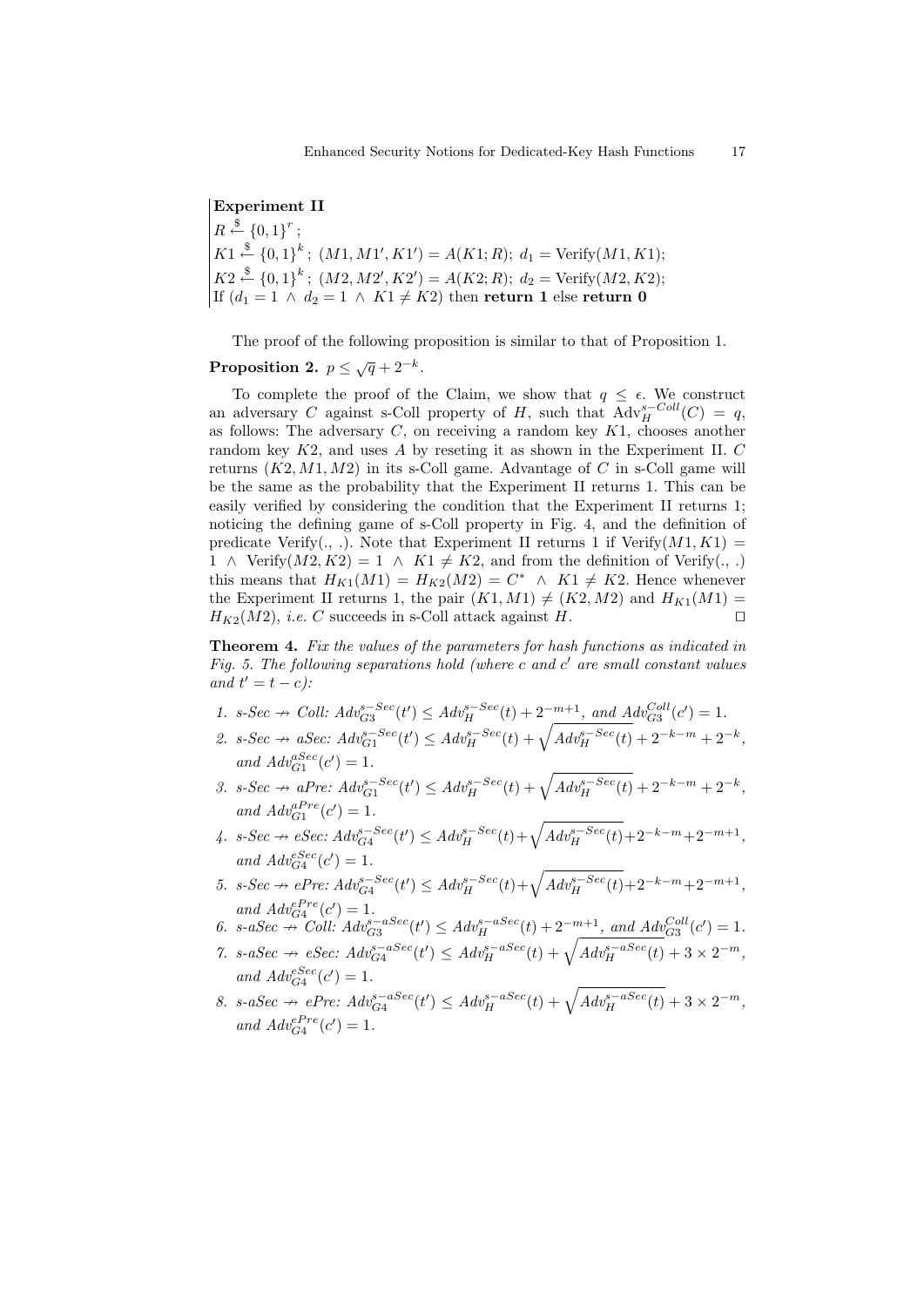- 18 M. R. Reyhanitabar, W. Susilo and Y. Mu
- 9. s-eSec  $\rightarrow$  s-Coll:  $Adv_{G3}^{s-eSec}(t') \leq Adv_{H}^{s-eSec}(t) + 2^{-k+1}$ , and  $Adv_{G3}^{s-Coll}(c') = 1.$
- 10. s-eSec  $\rightarrow$  s-aSec:  $Adv_{G1}^{s-eSec}(t') \leq Adv_{H}^{s-eSec}(t) + \sqrt{Adv_{H}^{s-eSec}(t)} + 2^{-k+1},$ and  $Adv_{G1}^{s-asc}(c') = 1$ .
- 11. s-eSec  $\rightarrow$  s-aPre:  $Adv_{G1}^{s-eSec}(t') \leq Adv_{H}^{s-eSec}(t) + \sqrt{Adv_{H}^{s-eSec}(t)} + 2^{-k+1},$ and  $Adv_{G1}^{s-aPre}(c') = 1$ .
- 12. s-Pre  $\rightarrow$  Coll:  $Adv_{G_5}^{s-Pre}(t') \leq 2Adv_{H_n}^{s-Pre}(t)$ , and  $Adv_{G_5}^{Coll}(c') = 1$ .
- 13. s-Pre  $\rightarrow$  Sec:  $Adv_{GS}^{s-Pre}(t') \leq 2Adv_H^{s-Pre}(t)$ , and  $Adv_{GS}^{Sec}(c') = 1$ .
- 14. s-Pre  $\rightarrow$  aSec:  $Ad\tilde{v}_{G5}^{s-Pre}(t') \leq 2Ad\tilde{v}_{H}^{s-Pre}(t)$ , and  $Ad\tilde{v}_{G5}^{aSec}(c') = 1$ .
- 15. s-Pre  $\rightarrow$  eSec:  $Adv_{G5}^{s-Pre}(t') \leq 2Adv_{H}^{s-Pre}(t)$ , and  $Adv_{G5}^{eSec}(c') = 1$ .
- 16. s-Pre  $\rightarrow$  aPre:  $Adv_{G1}^{s-Pre}(t') \leq Adv_H^{s-Pre}(t) + \sqrt{Adv_H^{s-Pre}(t)} + 2^{-k}$ , and  $Adv_{G1}^{aPre}(c') = 1.$
- 17. s-Pre  $\rightarrow$  ePre:  $Adv_{G6}^{s-Pre}(t') \leq Adv_{H}^{s-Pre}(t) + \sqrt{Adv_{H}^{s-Pre}(t)} + 2^{-m}$ , and  $Adv_{G6}^{ePre}(c') = 1.$
- $18. s\text{-}aPre \rightarrow Coll: Adv_{GS}^{s-aPre}(t') \leq 2Adv_{H}^{s-aPre}(t), \text{ and } Adv_{GS}^{Coll}(c') = 1.$
- 19. s-aPre  $\rightarrow$  Sec:  $Adv_{G5}^{s-aPre}(t') \leq 2Adv_H^{s-aPre}(t)$ , and  $Adv_{G5}^{Sec}(c') = 1$ .
- 20. s-aPre  $\rightarrow$  aSec:  $Adv_{GS}^{s-aPre}(t') \leq 2Adv_H^{s-aPre}(t)$ , and  $Adv_{GS}^{aSec}(c') = 1$ .
- 21. s-aPre  $\rightarrow eSec: Adv_{G5}^{s-aPre}(t') \leq 2Adv_{H}^{s-aPre}(t)$ , and  $Adv_{G5}^{eSec}(c') = 1$ .
- 22. s-aPre  $\rightarrow ePre: Adv_{G6}^{s-aPre}(t') \leq Adv_H^{s-aPre}(t) + \sqrt{Adv_H^{s-aPre}(t)} + 2^{-m}$ , and  $Adv^{ePre}_{G6}(c') = 1.$

The proof of the cases  $2-5$ ,  $7-8$ ,  $10-11$ ,  $16-17$ , and  $22$  in this Theorem are quite similar in main parts to that of Theorem 3, where we adapt the Reset Lemma to obtain the square root terms in our upper-bounds. The reductions for the other cases are also straightforward, and hence the proofs are omitted.

**Theorem 5.** For any property  $\mathbf{xxx} \in \{Coll, Sec, aSec, eSec, Pre, aPre, ePre\}$ , we have  $x \times x \rightarrow s$ -Pre.

Proof. The proof is divided into two parts and can be found in the full version of this paper in [22]: First, G7 is used as a counterexample to show that  $x \times x \rightarrow s$ -Pre, for any  $x \times \in \{ \text{Coll}, \text{Sec}, \text{aSec}, \text{eSec} \}$ . Then we use  $G2$  as a counterexample to demonstrate that  $xxx \nightharpoonup s$ -Pre, for any  $xxx \in \{Pre, aPre, ePre\}.$ 

**Theorem 6.** For any property  $xx \in \{Coll, Sec. aSec. eSec. Pre. aPre. ePre\}.$ we have  $x \times x \rightarrow s\text{-}Sec.$ 

*Proof.* The proof can be found in the full version of this paper in [22], where counterexample function G8 is used to show that  $xxx \rightarrow s\text{-}Sec$ , for any  $xxx \in$ {Coll, Sec, aSec, eSec}, and G9 is used as a counterexample to show that  $xxx \rightarrow$ s-Sec, for any  $xxx \in \{Pre, aPre, ePre\}.$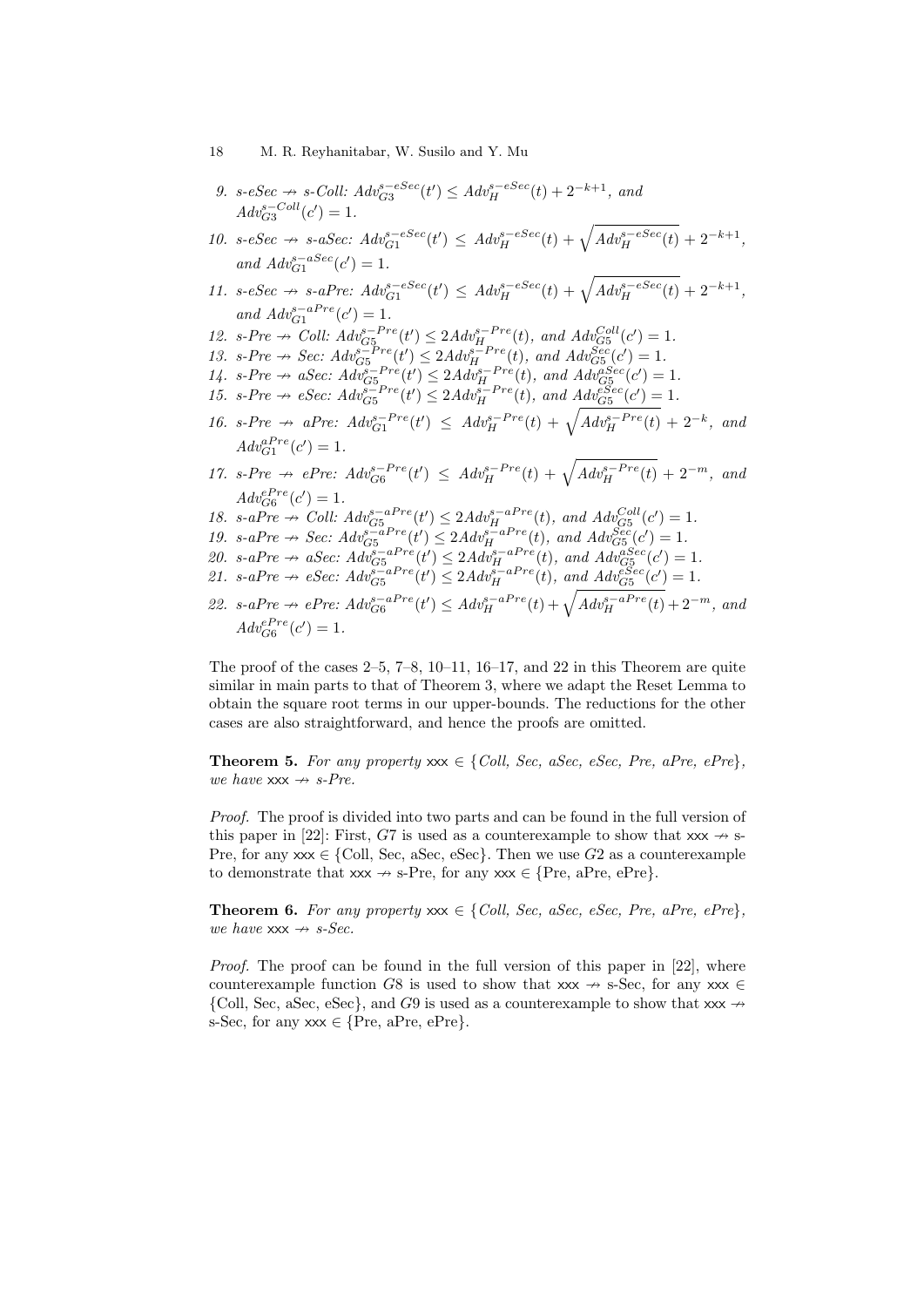#### 4 Conclusion

We have extended the set of security notions for dedicated-key hash functions by providing new set of enhanced (strengthened) properties, which includes the well-known enhanced target collision resistance property. The latter property has been proven to be useful to enrich the notions of hash functions, in particular with its application to construct the Randomized Hashing mode for strengthening digital signatures. We have also provided a full picture of relationships among the (thirteen) security properties including the (six) enhanced properties and the previously considered seven properties. It is expected that by future researches the new enhanced properties, introduced in this paper, may also find interesting applications in practice. Meanwhile, we notice that these new enhanced properties can be considered as easier targets to attack, by cryptanalysts who are trying to find (either certificational or major) weaknesses in the dedicated-key hash functions; e.g., in some of the NIST SHA-3 candidates. For instance, it might be the case that a hash function resists against the attacks on the (conventional) Coll property, but becomes vulnerable to attacks against the strengthened Coll (i.e. s-Coll) property.

Acknowledgments. We thank Angela Piper, Josef Pieprzyk, Jennifer Seberry, and the anonymous reviewers of FSE 2010 for their constructive comments and suggestions.

## References

- [1] Bellare, M., Rogaway, P.: Collision-Resistant Hashing: Towards Making UOWHFs Practical. In: Kaliski Jr., B.S. (ed.) CRYPTO 1997. LNCS, vol. 1294, pp. 470–484. Springer (1997)
- [2] Bellare, M., Palacio, A.: GQ and Schnorr Identification Schemes: Proofs of Security against Impersonation under Active and Concurrent Attacks. In: Yung, M. (ed.) CRYPTO 2002. LNCS, vol. 2442, pp. 162–177. Springer (2002)
- [3] Contini, S., Steinfeld, R., Pieprzyk, J., Matusiewicz, K.: A Critical Look at Cryptographic Hash Function Literature. In: ECRYPT Hash Workshop, 2007.
- [4] Damgård, I.: Collision Free Hash Functions and Public Key Signature Schemes. In: Chaum, D., Price, W.L. (eds.) EUROCRYPT 1987. LNCS, vol. 304, pp. 203–216. Springer (1987)
- [5] Damgård, I. B.: A Design Principle for Hash Functions. In: Brassard, G. (ed.) CRYPTO 1989. LNCS, vol. 435, pp. 416–427. Springer (1990)
- [6] Diffie, W., Hellman, M. E.: New directions in cryptography. IEEE Trans. on Information Theory, vol. IT22, no. 6, 1976, pp. 644–654.
- [7] Goldreich, O.: Foundations of Cryptography: Volume 2, Basic Applications. Cambridge University Press, 2004.
- [8] Halevi, S., Krawczyk, H.: Strengthening Digital Signatures Via Randomized Hashing. In: Dwork, C. (ed.) CRYPTO 2006. LNCS, vol. 4117, pp. 41–59. Springer (2006)
- [9] Kelsey, J., Schneier, B.: Second Preimages on n-Bit Hash Functions for Much Less than  $2^n$  Work. In: Cramer, R. (ed.) EUROCRYPT 2005. LNCS, vol. 3494, pp. 474–490. Springer (2005)